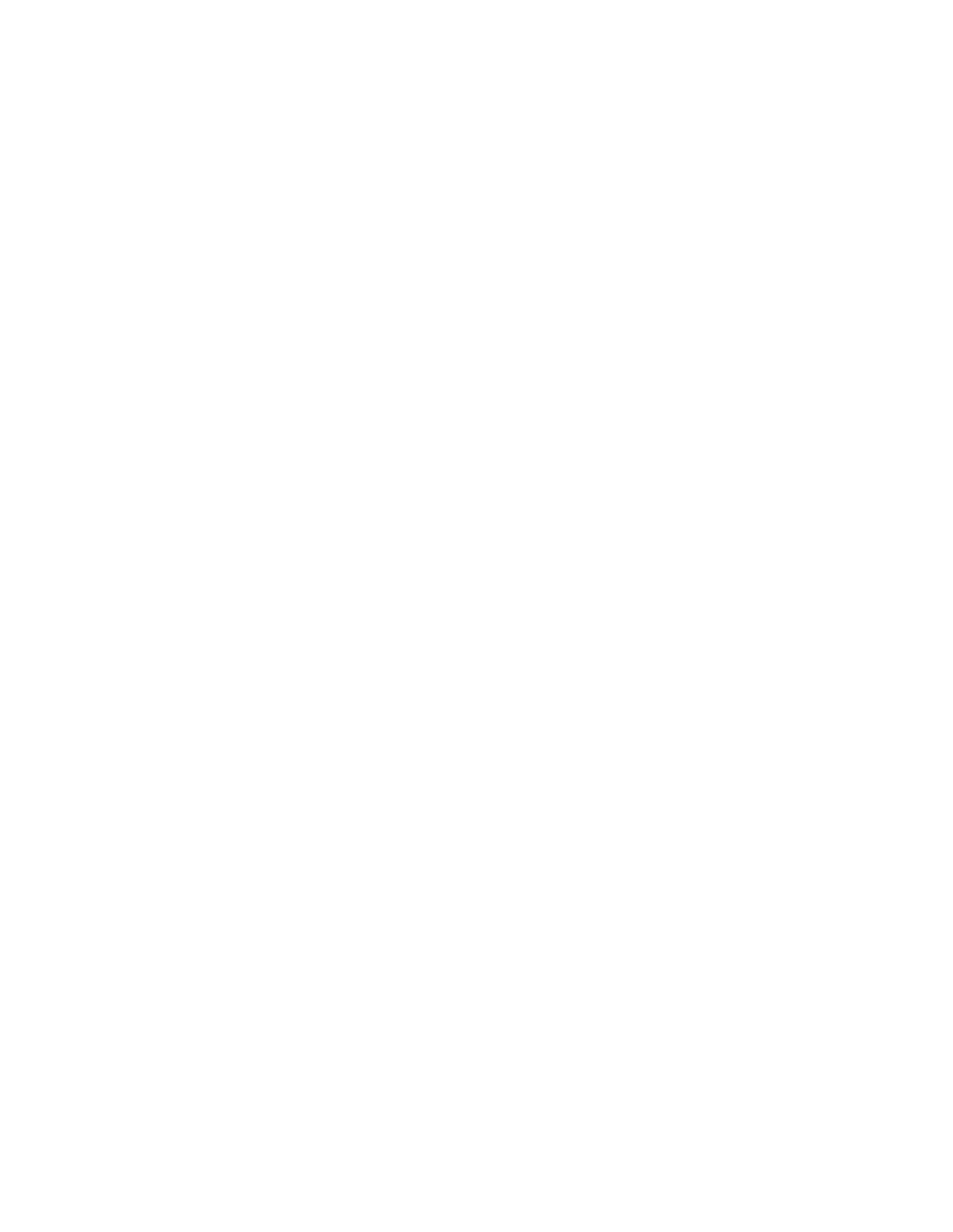# **BENEFIT BOOKLET**

This benefit booklet, along with the GROUP CONTRACT, is the legal contract between your employer and Blue Cross and Blue Shield of North Carolina. **PLEASE READ YOUR POLICY (THIS BENEFIT BOOKLET) CAREFULLY.**

Blue Cross and Blue Shield of North Carolina agrees to provide benefits to the qualified SUBSCRIBERS and eligible DEPENDENTS who are listed on the Group Enrollment Application and who are accepted in accordance with the provisions of the GROUP CONTRACT entered into between Blue Cross and Blue Shield of North Carolina and the SUBSCRIBER'S employer. A summary of benefits, conditions, limitations, and exclusions is set forth in this Benefit Booklet for easy reference.

**THIS POLICY IS NOT A MEDICARE SUPPLEMENT POLICY.** If you are eligible for Medicare, review the Guide to Health Insurance for People with Medicare, which is available from Blue Cross and Blue Shield of North Carolina.

**Important Cancellation Information: Please Read The Provision In This Benefit Booklet Entitled, "When Coverage Begins And Ends."**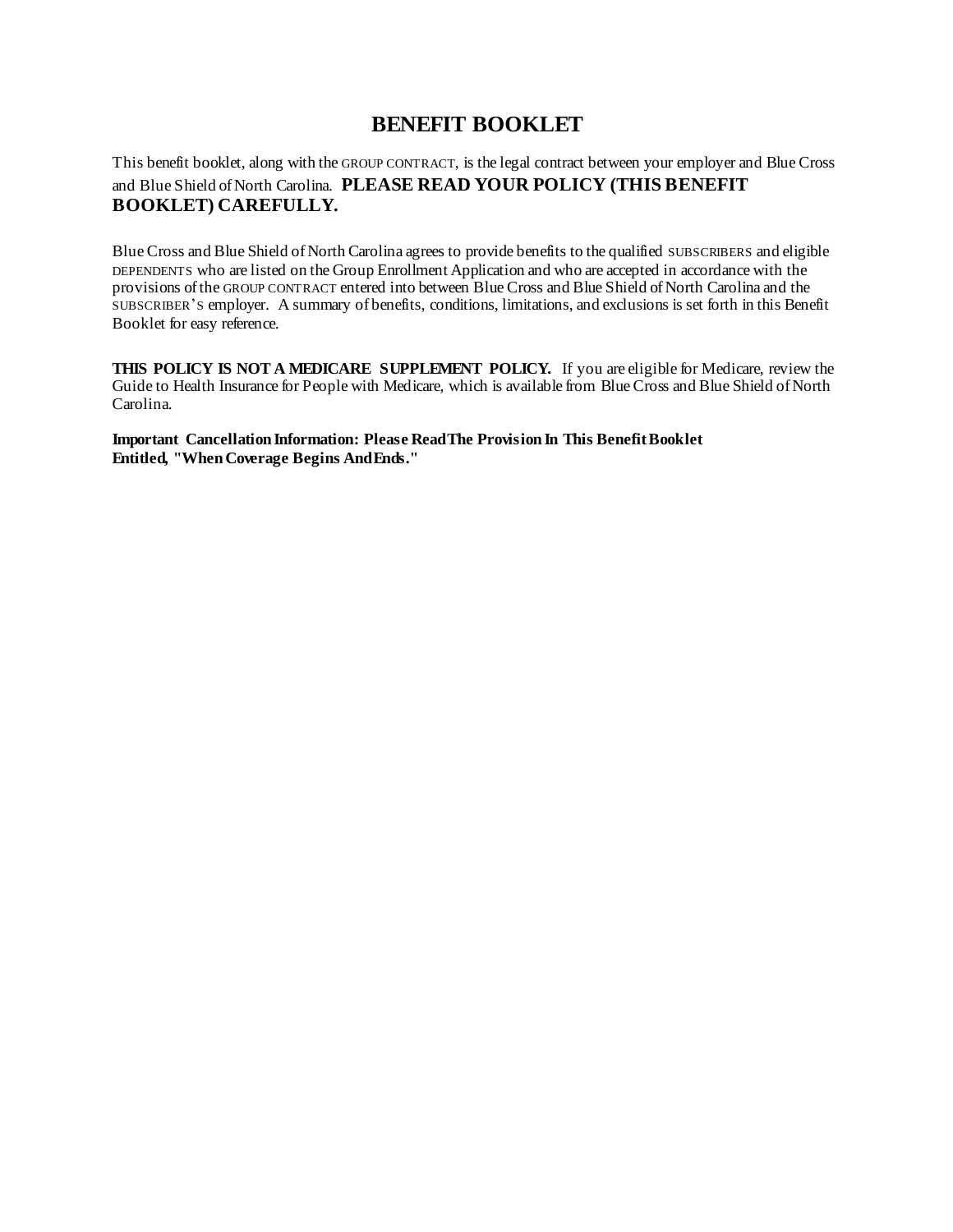# **Table of Contents**

| BLUE CROSS NC'S DISCLOSURE OF PROTECTED HEALTH INFORMATION (PHI) 16 |  |
|---------------------------------------------------------------------|--|
|                                                                     |  |
|                                                                     |  |
|                                                                     |  |
|                                                                     |  |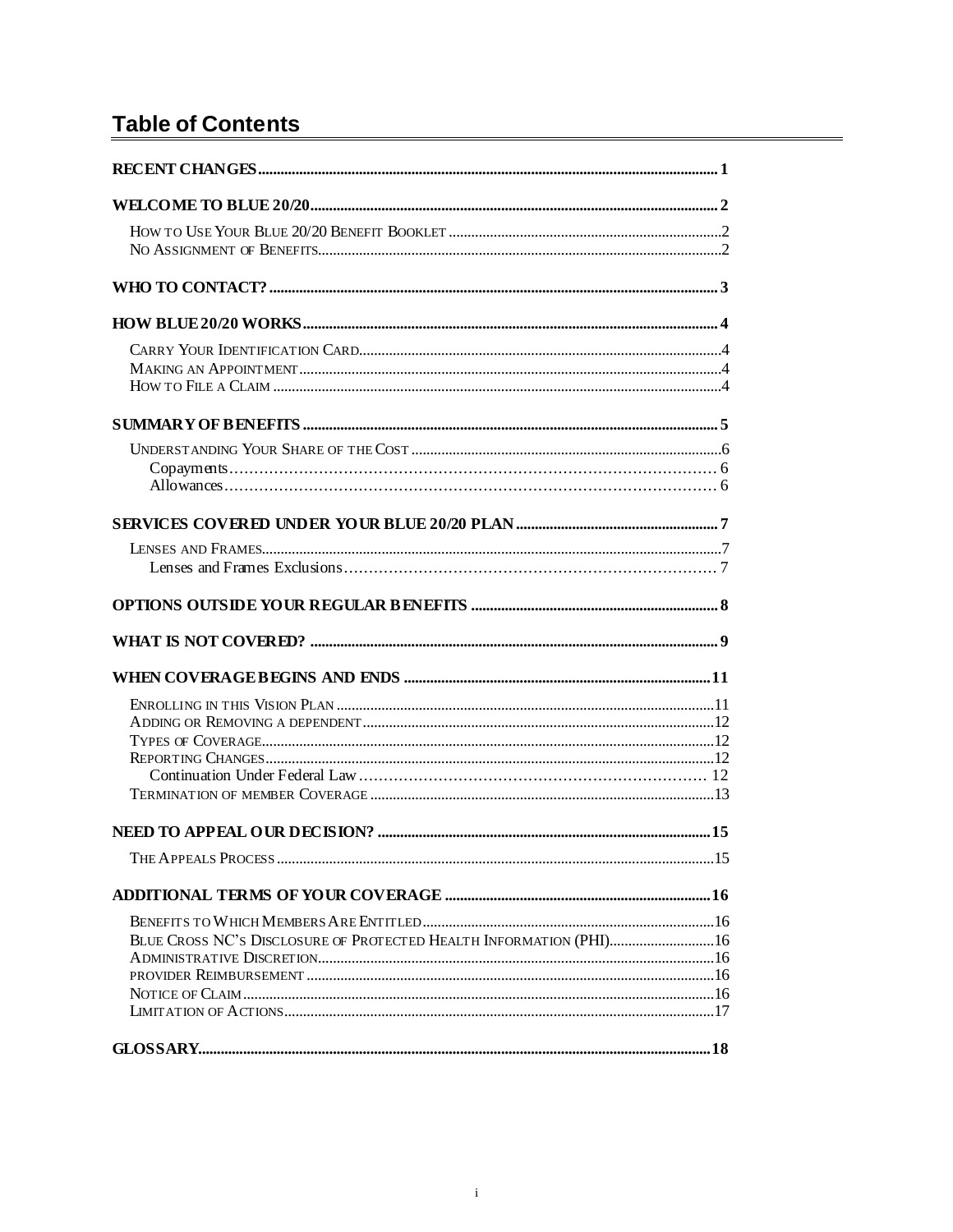# **RECENT CHANGES**

This section lists recent changes, which may include additions, deletions or revisions to your benefit booklet. These changes supersede language that appears elsewhere in your benefit booklet.

### **Limitation of Actions**

The following section has been amended to correct references to second level appeals in the appeals process. This change is effective immediately.

The following current language is deleted in its entirety:

If this vision plan is not subject to ERISA, no legal action may be taken to recover benefits until you have exhausted all administrative remedies, including following the appeals process. Please see "Need to Appeal Our Decision?" for details regarding the appeals process.

No legal action may be taken later than three years from the date services are incurred.

If this vision plan is subject to ERISA, you must exhaust only the first level appeal process before bringing any legal action to recover benefits. **No legal action to recover benefits may be brought later than one year from the date your claim for benefits is denied at the end of the appeals process. If you choose to pursue a second level appeal, the one-year period for bringing a legal action will begin to run once the final second-level decision has been issued.**

And has been replaced with the following:

If this vision plan is not subject to ERISA, no legal action may be taken to recover benefits until you have exhausted all administrative remedies, including following the appeals process. Please see "Need to Appeal Our Decision?" for details regarding the appeals process.

No legal action may be taken later than three years from the date services are incurred.

If this vision plan is subject to ERISA, **no legal action to recover benefits may be brought later than one year from the date your claim for benefits is denied at the end of the appeals process.**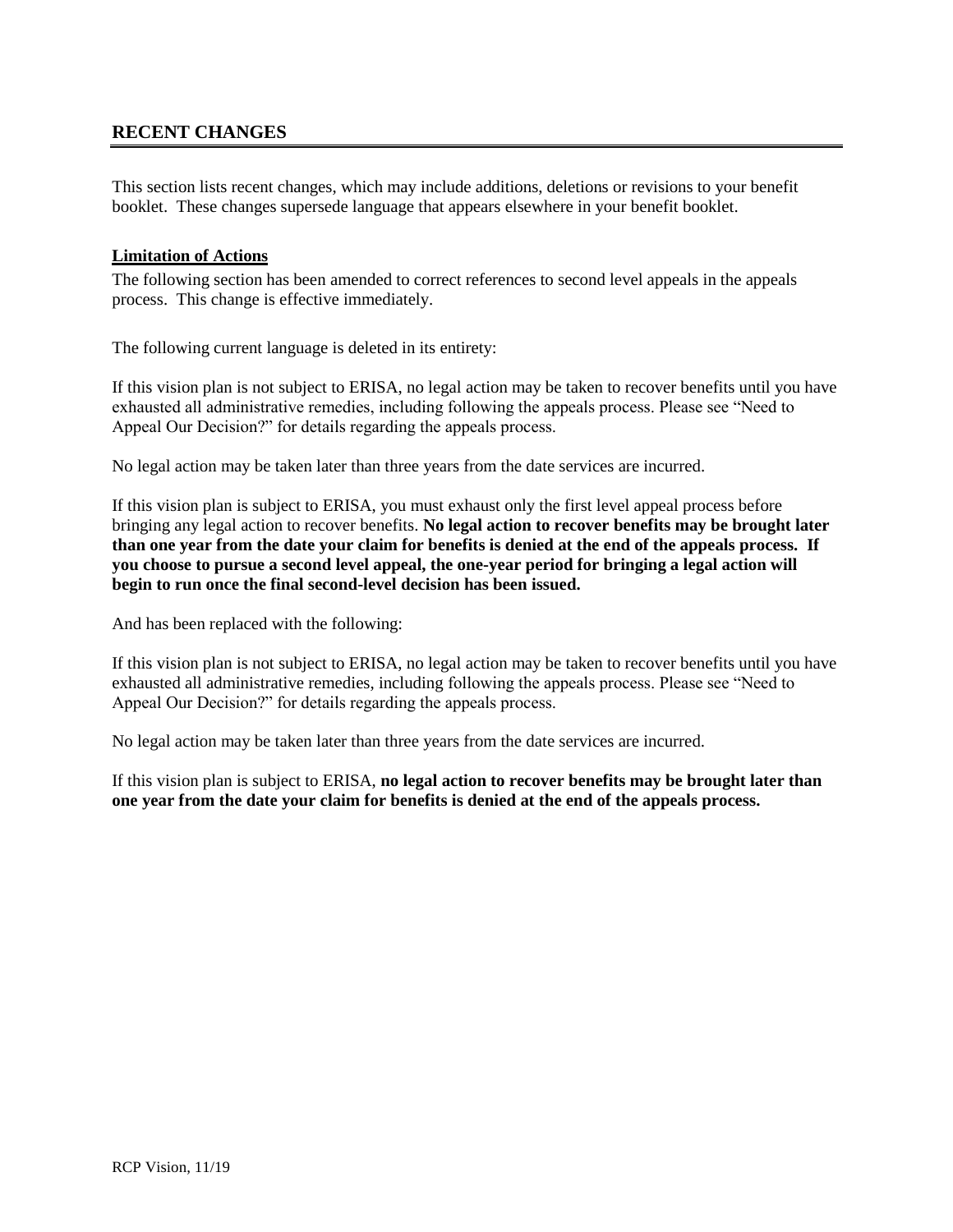# <span id="page-5-0"></span>**WELCOME TO BLUE 20/20**

Welcome to Blue Cross and Blue Shield of North Carolina's BLUE 20/20 plan! As a MEMBER of the plan, you will enjoy quality vision care from a large network of PROVIDERS.

# <span id="page-5-1"></span>**How to Use Your BLUE 20/20 Benefit Booklet**

This benefit booklet provides important information about your benefits and can help you understand how to maximize them.

If you are trying to determine whether coverage will be provided for a specific service, you may want to review all of the following:

- " Summary of Benefits" to get an overview of your benefits. A general summary of benefits is provided in this booklet. Your specific benefit amounts are also provided to you with your ID CARD. You can also obtain a copy by calling Customer Service at the number listed on your ID CARD or in "Who to Contact?"
- " COVERED SERVICES" to get more detailed information about what is covered and what is excluded from coverage
- " What Is Not Covered?" to see general exclusions from coverage.

If you still have questions, you can call Customer Service at the number listed on your IDCARD or in "Who to Contact?"

As you read this benefit booklet, keep in mind that any word you see in small capital letters (SMALL CAPITAL LETTERS) is a defined term and appears in "Glossary" at the end of this benefit booklet. The terms "we," "us," and "Blue Cross NC" refer to Blue Cross and Blue Shield of North Carolina.

### <span id="page-5-2"></span>**No Assignment of Benefits**

The benefits described in this benefit booklet are provided only for MEMBERS. These benefits, the right to receive payment under this vision plan, and the right to enforce any claim arising under this vision plan cannot be transferred to another person or entity, including PROVIDERS. Blue Cross NC will not recognize any such assignment, and any attempted assignment is void if performed without Blue Cross NC's prior written consent. PROVIDERS are not considered beneficiaries under this vision plan and do not have standing to sue under ERISA. Blue Cross NC may pay a PROVIDER directly or Blue Cross NC may choose to pay the SUBSCRIBER. For example, Blue Cross NC pays IN-NETWORK PROVIDERS directly under applicable contracts with those PROVIDERS. However, any PROVIDER'S right to be paid directly is through such contract with Blue Cross NC, and not through this vision benefit plan. Under this vision benefit plan, Blue Cross NC has the sole right to determine whether payment for services is made to the PROVIDER, to the SUBSCRIBER, or allocated among both. Blue Cross NC's decision to pay a PROVIDER directly in no way reflects or creates any rights of the PROVIDER under this vision benefit plan, including but not limited to benefits, payments or procedures. For more information, please see " Additional Terms of Your Coverage."

You will also want to review the following sections of this benefit booklet:

- " How BLUE 20/20 Works" explains the different coverage levels available to you
- " When Coverage Begins and Ends" tells you, among other things, how you can add DEPENDENTS to your vision plan
- " Need to Appeal Our Decision?" explains the rights available to you when we make a decision and you do not agree.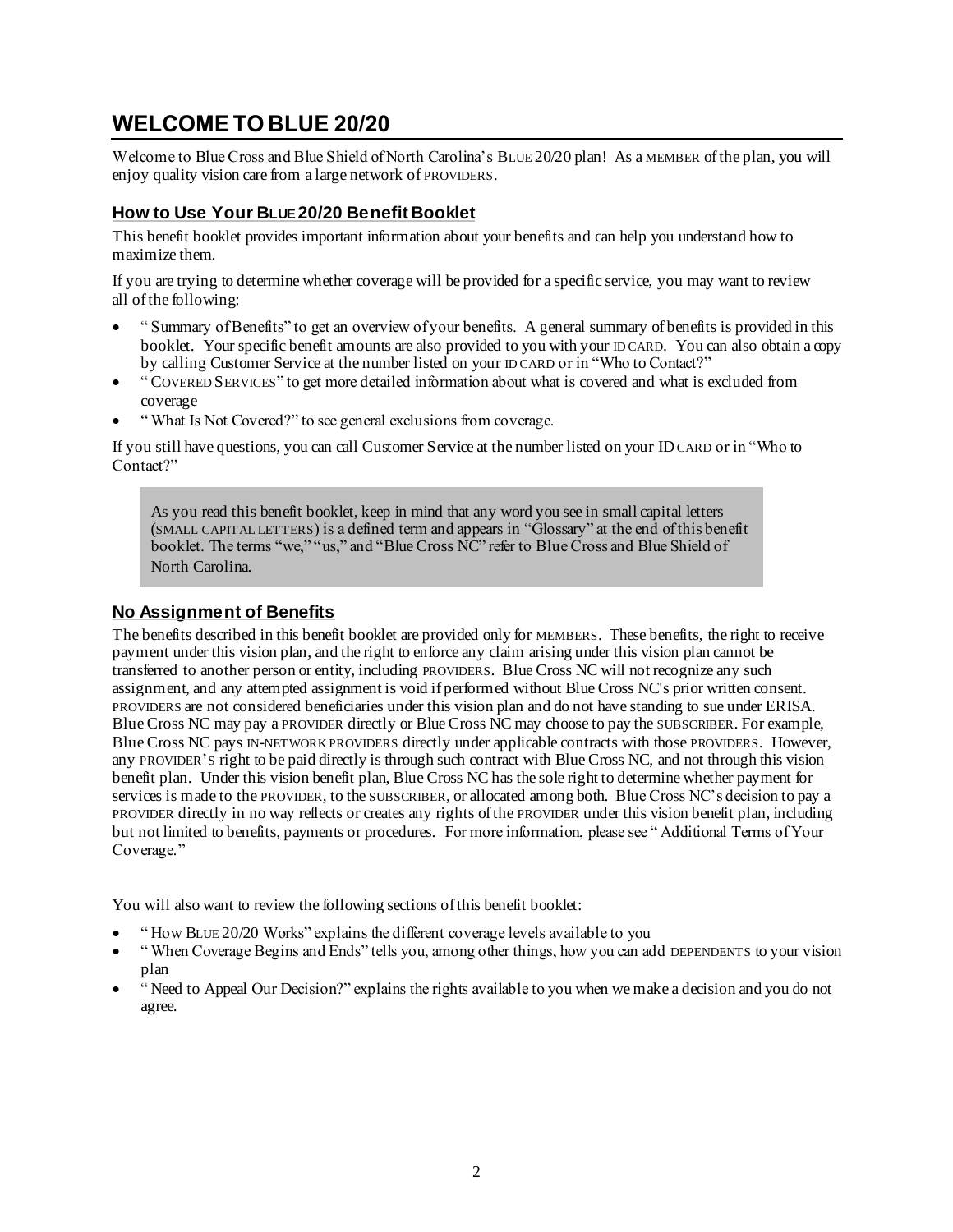# <span id="page-6-0"></span>**WHO TO CONTACT?**

| Website:<br>www.Blue2020nc.com                                                                                                              | Use this secure website to find a network PROVIDER by<br>location; check benefits, eligibility and claims status;<br>download forms; ask for new ID CARDS; and more. |
|---------------------------------------------------------------------------------------------------------------------------------------------|----------------------------------------------------------------------------------------------------------------------------------------------------------------------|
| <b>Customer Service:</b><br>855-400-3641<br>7:30 a.m.-11 p.m. Eastern Time Monday-<br>Saturday 11 a.m.-8 p.m. Eastern Time<br>Sunday        | For questions about your benefits, claims, new ID CARD<br>requests, or to voice a complaint.                                                                         |
| <b>OUT-OF-NETWORK Claims Filing:</b><br>BLUE $20/20$<br>c/o EyeMed Vision Care<br>Attn: OON Claims<br>P.O. Box 8504<br>Mason, OH 45040-7111 | Mail completed OUT-OF-NETWORK PROVIDER claims along<br>with itemized receipts to this address.                                                                       |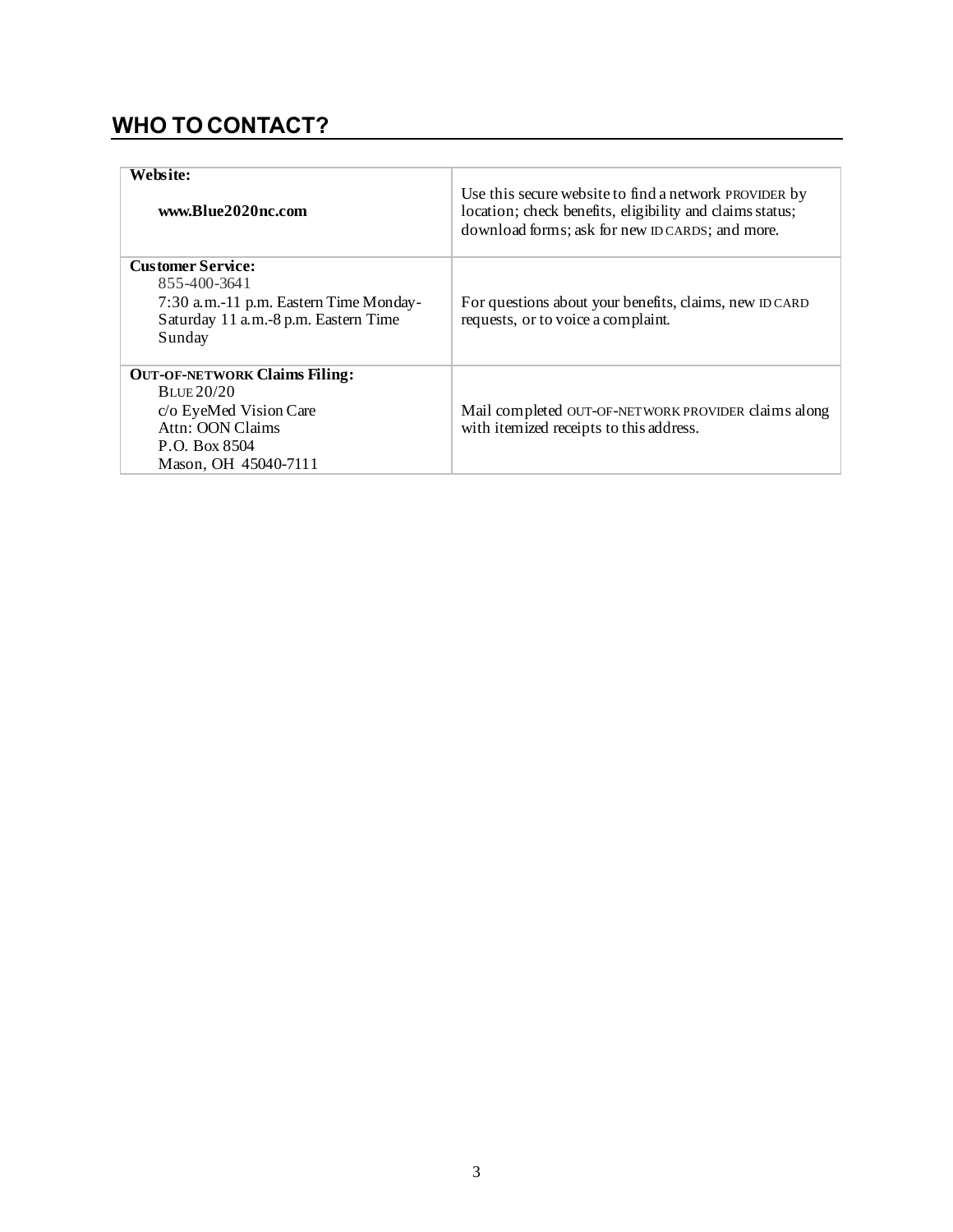# <span id="page-7-0"></span>**HOW BLUE 20/20 WORKS**

As a MEMBER of the BLUE 20/20 plan, you will enjoy quality vision care from a large network of PROVIDERS. You also have the freedom to choose PROVIDERS who do not participate in the network – the main difference will be the cost to you. For a list of network PROVIDERS, please visit the website at **www.Blue2020nc.com** or call the number listed in "Who to Contact?" The list of IN-NETWORK PROVIDERS may change from time to time.

We encourage you to discuss the cost of services with your PROVIDER before receiving them so you will be aware of your total financial responsibility. **You will be required to pay the full cost of services and submit your claim for reimbursement if you receive services from PROVIDERS who are not in the network.** 

BLUE 20/20 is not associated with, nor a part of, any medical insurance product that you may have with Blue Cross NC. If you have Blue Cross NC health insurance coverage, you may wish to verify your vision coverage within your health plan in addition to the coverage offered by this plan to better determine how to maximize your vision benefits. BLUE CROSS NC does not take into account benefit payments from any other plan when determining benefits under your BLUE 20/20 vision plan.

### <span id="page-7-1"></span>**Carry Your Identification Card**

Your ID CARD identifies you as a BLUE 20/20 MEMBER. Be sure to carry your ID CARD with you and present it when you seek care.

For ID CARD requests, please visit the website at **www.Blue2020nc.com** or call Customer Service at the number listed in "Who to Contact?"

### <span id="page-7-2"></span>**Making an Appointment**

Call the PROVIDER'S office and identify yourself as a BLUE 20/20 MEMBER. If you cannot keep an appointment, call the PROVIDER'S office as soon as possible. Charges for missed appointments, which PROVIDERS may require as part of their routine practice, are not covered.

### <span id="page-7-3"></span>**How to File a Claim**

IN-NETWORK PROVIDERS will file claims for you. Otherwise, you will be responsible for paying the full cost of care at the time of service and submitting your own claim for reimbursement. When you file a claim, mail the completed claim form along with itemized receipts to:

BLUE 20/20 c/o EyeMed Vision Care Attn: OON Claims P.O. Box 8504 Mason, OH 45040-7111

Mail claims in time to be received within 12 months of the date the service was provided. Claims not received within 12 months from the service date will not be covered, unless the MEMBER can show that it was not reasonably possible for the claim to be submitted during that time. Claims received after 18 months will not be covered at all, except in the absence of legal capacity of the MEMBER.

You may obtain a claim form by visiting the website at **www.Blue2020nc.com** or calling Customer Service at the number listed in "Who to Contact?"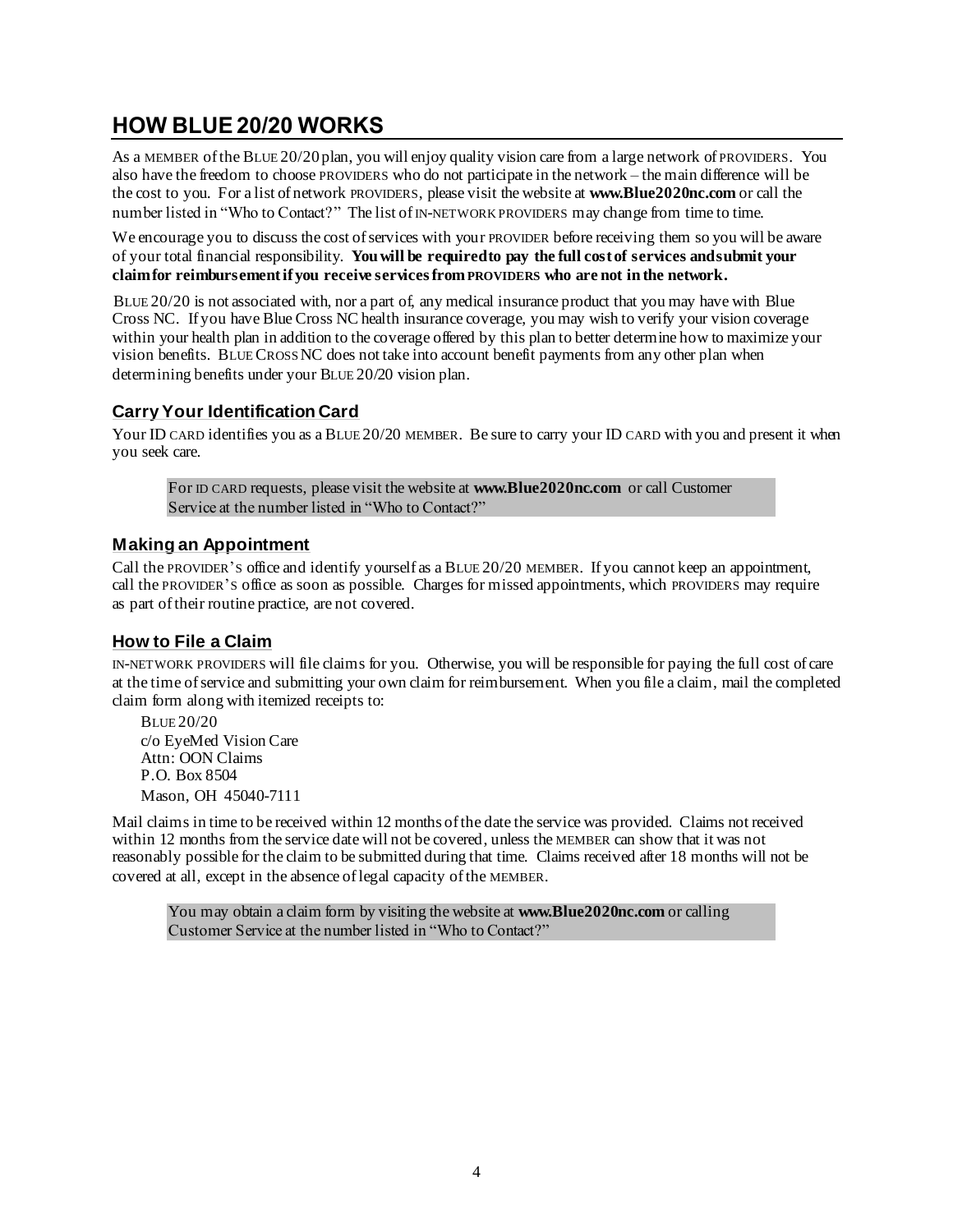# <span id="page-8-0"></span>**SUMMARY OF BENEFITS**

BLUE 20/20 LENS & FRAME ONLY Summary of Benefits

The following chart shows the different benefit levels available for the BLUE 20/20 Lens & Frame Only vision plan. **For the specific allowance amounts your employer has chosen for your vision plan, please see the chart provided to you with your ID CARD.** You may also call Customer Service at the number listed in "Who to Contact."

| <b>Benefit</b>                                           | <b>IN-NETWORK Copayment or</b><br><b>Allowance</b> | <b>OUT-OF-NETWORK Reimbursement</b>                                                                                                                                |
|----------------------------------------------------------|----------------------------------------------------|--------------------------------------------------------------------------------------------------------------------------------------------------------------------|
| Lenses, Frames or<br><b>Contact Lenses</b>               | \$200-300 Allowance                                | PROVIDER's billed charge or 50% of your<br>IN-NETWORK Allowance for Frames/Lenses.<br>or 80% of your IN-NETWORK Allowance for<br>Contact Lenses, whichever is less |
| Medically Required<br>Contact Lenses*                    | \$0 Copayment                                      | PROVIDER's billed charge or \$200,<br>whichever is less                                                                                                            |
| *Subject to eligibility review. See "Lenses and Frames." |                                                    |                                                                                                                                                                    |
|                                                          |                                                    |                                                                                                                                                                    |

Includes any frame, lens, and lens options available at a PROVIDER'S location. Contact lenses include both conventional and disposable contact lenses. **Allowance amount is for materials only and does not include fittings for contact lenses or follow-up services.** This benefit is available once every BENEFIT PERIOD.

As a BLUE 20/20 MEMBER, you may have access to other discounts or options that are outside your regular vision benefit plan. Many of those will also be listed on the chart provided to you with your ID CARD. **Any services listed there that are not listed above are outside your regular benefits and can be subject to change from time to time.** Please see " Options Outside Your Regular Benefits" for more information.

The list of IN-NETWORK PROVIDERS may change from time to time. Please verify that your PROVIDER is in the network before receiving care by visiting the website at **www.Blue2020nc.com** for a list of IN-NETWORK PROVIDERS.

NOTICE:

Your actual expenses for COVERED SERVICES may exceed the stated copayment amount because actual PROVIDER charges may not be used to determine the vision benefit plan's and MEMBER'S payment obligations.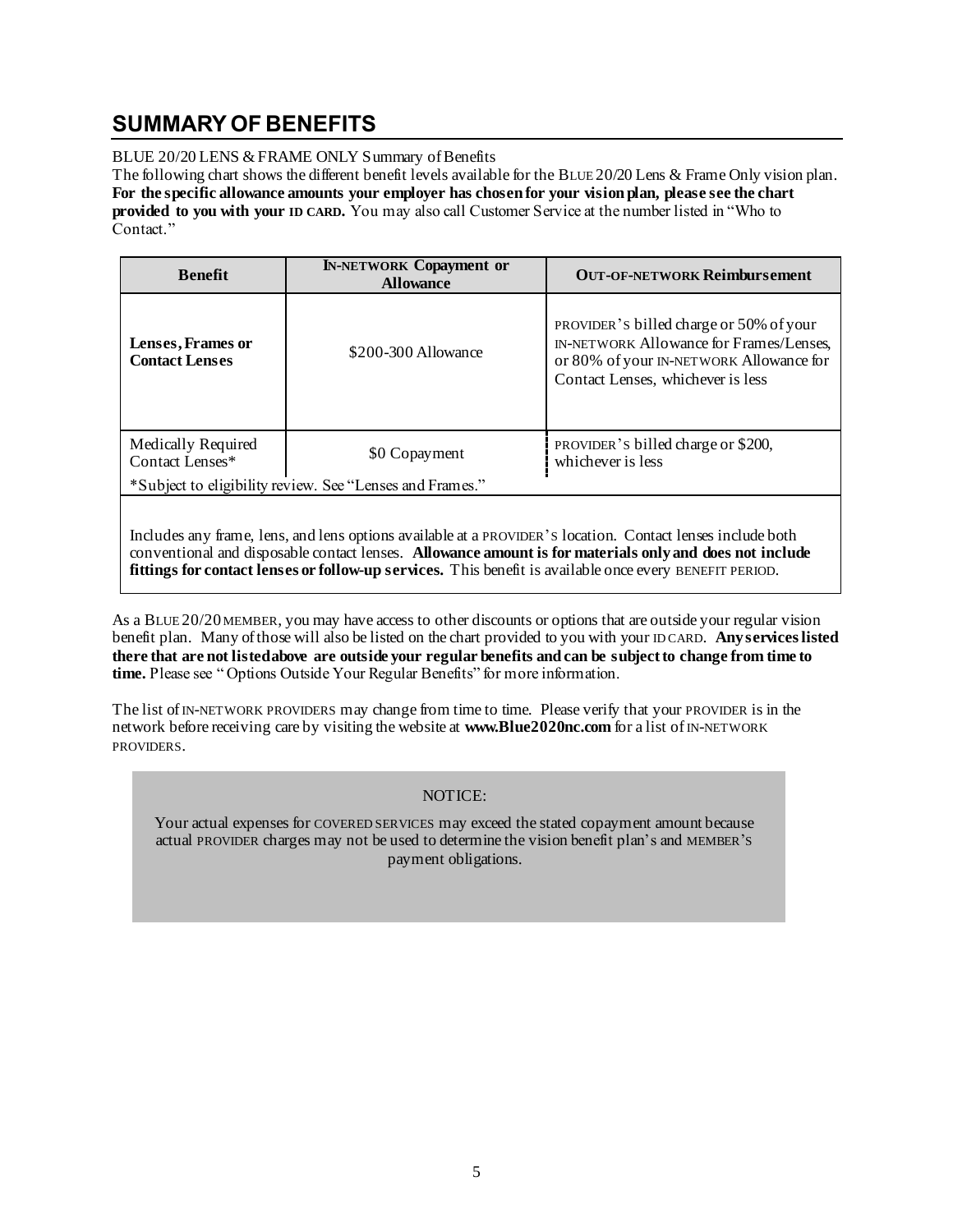### <span id="page-9-1"></span><span id="page-9-0"></span>**Understanding Your Share of the Cost**

### **Copayments**

A copayment is a fixed dollar amount that you must pay for some COVERED SERVICES at the time you receive them. If you see an IN-NETWORK PROVIDER, you are not responsible for additional costs for that service. If you see an OUT-OF-NETWORK PROVIDER, you must pay the PROVIDER in full at the time of service and submit a claim for reimbursement.

### <span id="page-9-2"></span>**Allowances**

An allowance is a set dollar amount that is credited toward the cost of services you receive. If you see an IN-NETWORK PROVIDER, this amount is deducted from the cost of services at the time you receive them. If you see an OUT-OF-NETWORK PROVIDER, you must pay the PROVIDER in full at the time of service and submit a claim for reimbursement. Your reimbursement amount will be the lesser of the amount shown in "Summary of Benefits," or the PROVIDER'S billed charge. **Allowances do not carry over from year to year, and must be used in full at the time of your first service for that item. If you do not use your allowance at the time of service, it will not be available for later use.**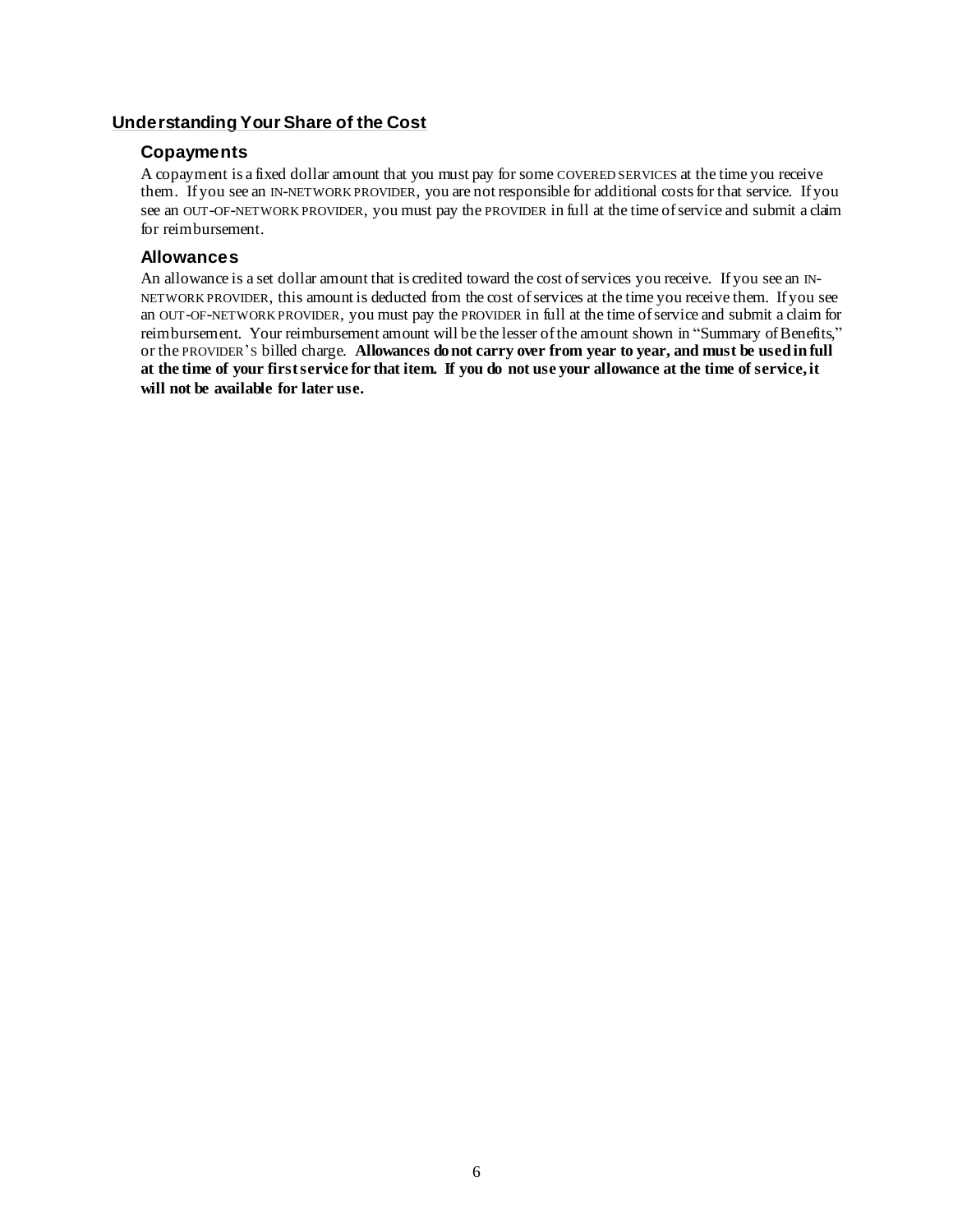# <span id="page-10-0"></span>**SERVICES COVERED UNDER YOUR BLUE 20/20 PLAN**

Your vision benefits provide coverage for the services listed below, which may be obtained from any PROVIDER. Exclusions and limitations apply to your coverage. See below and also see "What Is Not Covered?"

You may receive information about BLUE 20/20, its services and DOCTORS, including this benefit booklet with a benefit summary, and a directory of IN-NETWORK PROVIDERS.

# <span id="page-10-1"></span>**Lenses and Frames**

Your vision plan provides an allowance for COVERED SERVICES for routine vision correction including eyeglass frames and prescribed lenses for single vision, bifocal or trifocal and hard, soft or disposable contact lenses. This does not include any service covered as a prosthetic appliance. Benefits are limited to a dollar amount, used once every BENEFIT PERIOD for spectacle or contact lenses, and once every 12 or 24 months for frames, depending on the vision plan your employer has chosen. See "Summary of Benefits" and the chart that is provided to you with your ID CARD for your specific benefits.

For certain conditions of the eye, vision correction may not be achievable with standard spectacle lenses, and contact lenses may be required instead. These conditions include:

- Keratoconus where the patient is not correctable to 20/30 in either or both eyes using standard spectacle lenses
- High ametropia exceeding  $-10D$  or  $+10D$  in spherical equivalent in either eye
- Anisometropia of 3D in spherical equivalent or more
- Vision improvement for patients whose vision can be corrected two lines of improvement on the visual acuity chart when compared to best corrected standard spectacle lenses.

In the above cases, your BLUE 20/20 plan may cover contact lenses at a richer benefit to you. See "Summary of Benefits" for " Medically Required Contact Lenses." Your PROVIDER must submit verification of these conditions as an addendum to the regular claim form. A copy of the addendum form can be found at **www.Blue2020nc.com**. All requests for the richer contact lens benefit are subject to review for eligibility. Claims without verification of one of the above conditions will not be eligible for the richer benefit and will be subject to your regular contact lens benefit.

# <span id="page-10-2"></span>**Lenses and Frames Exclusions**

- Lost or broken lenses, frames, glasses or contact lenses
- Non-prescription lenses or contact lenses
- Non-prescription sunglasses
- Aniseikonic lenses
- Corrective eyewear required as a condition of employment, including safety eyewear
- Two pairs of glasses instead of bifocals.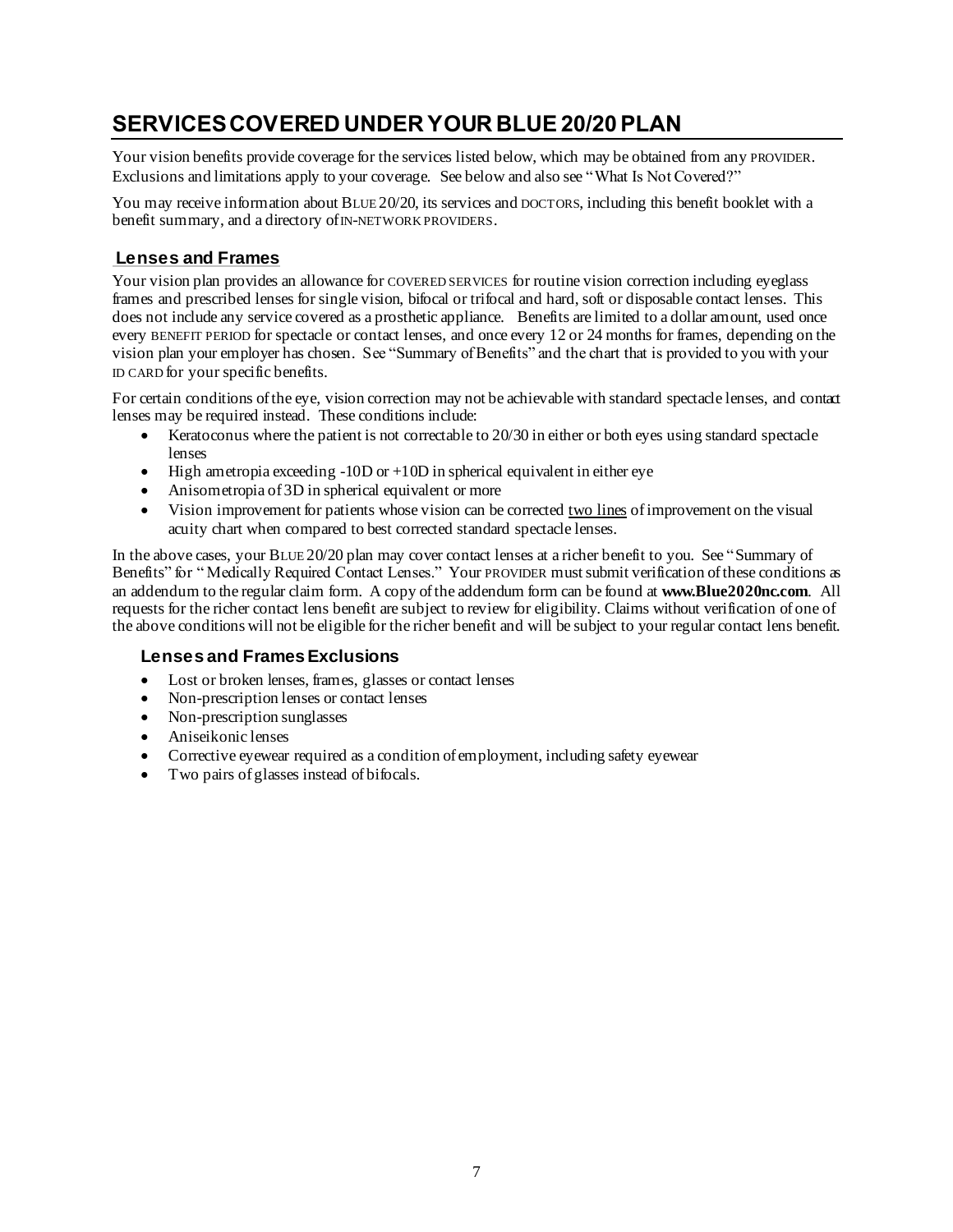# <span id="page-11-0"></span>**OPTIONS OUTSIDE YOUR REGULAR BENEFITS**

As a BLUE 20/20 MEMBER, you have certain options available that are outside of your regular vision benefits. In order to receive these items, MEMBERS must present their IDCARD to an IN-NETWORK PROVIDER at the time of purchase and are fully responsible for all costs. The following are examples of items that may be included:

- Discounts on laser vision correction (Lasik or photorefractive keratectomy (PRK) from the U.S. Laser Network.
- Discounts for Digital Retinal Imaging.

Blue Cross NC does not provide these items directly, but may arrange these for your convenience. These items are outside your vision plan benefits. Blue Cross NC is not liable for problems resulting from goods and services it does not provide directly, such as goods and services not being provided or being provided negligently. In some cases, a manufacturer may impose a no-discount practice on certain brand name vision materials; in these cases no discount will be available even from an IN-NETWORK PROVIDER. These items may be changed or discontinued from time to time.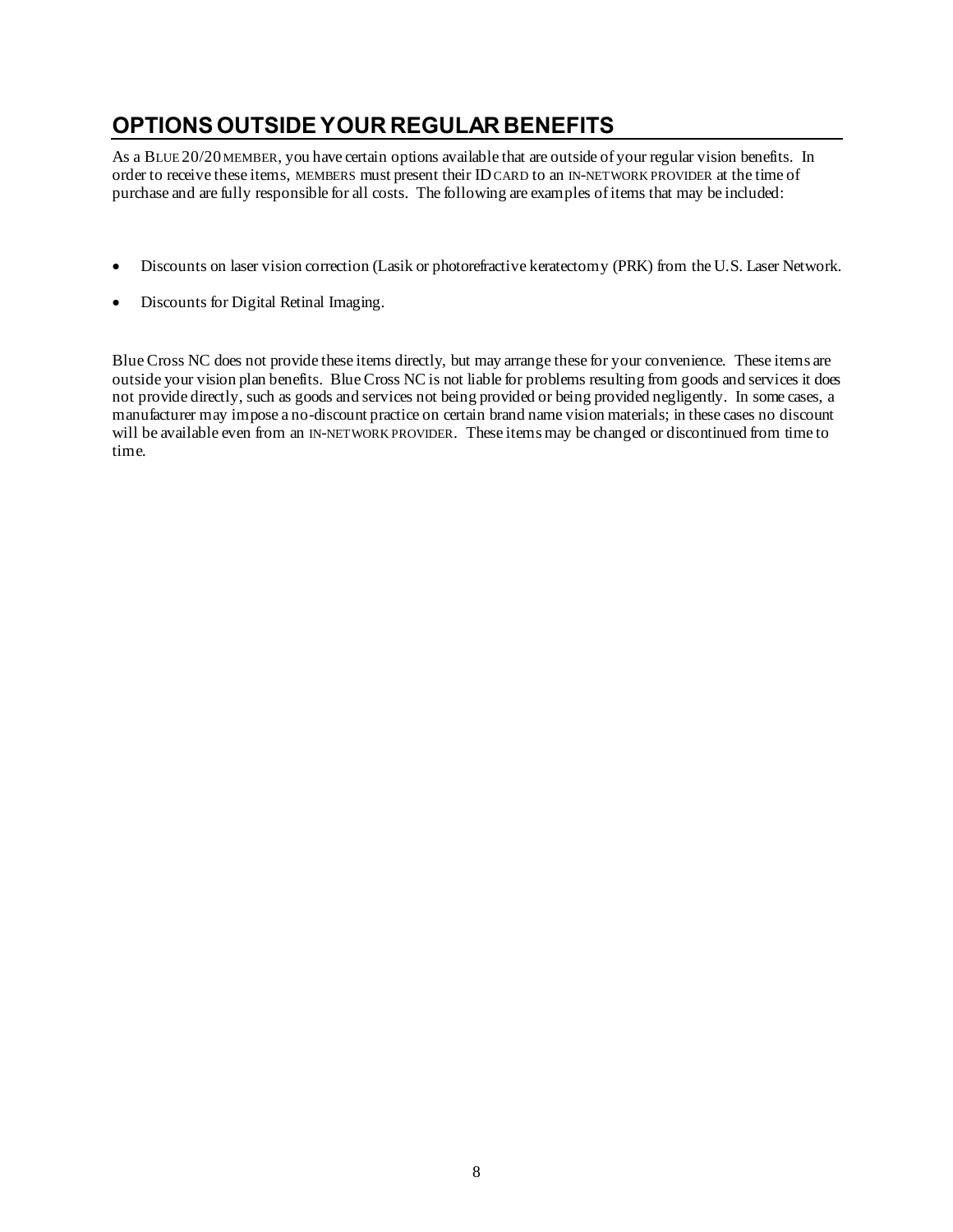# <span id="page-12-0"></span>**WHAT IS NOT COVERED?**

Exclusions for a specific type of service are stated along with the benefit description in "COVERED SERVICES." Exclusions that apply to many services are listed in this section, starting with general exclusions and then the remaining exclusions are listed in alphabetical order. To understand all the exclusions that apply, read "COVERED SERVICES," "Summary of Benefits" and "What Is Not Covered?"

Your vision plan does not cover services, supplies, or charges for:

- Any condition, disease, ailment, injury or diagnostic service to the extent that benefits are provided or persons are eligible for coverage under Title XVIII of the Social Security Act of 1965, including amendments, except as otherwise provided by federal law
- Conditions that federal, state or local law requires to be treated in a public facility
- Any condition, disease, illness or injury that occurs in the course of employment, if the EMPLOYEE, employer or carrier is liable or responsible for the specific medical charge (1) according to a final adjudication of the claim under a state's workers' compensation laws, or (2) by an order of a state Industrial Commission or other applicable regulatory agency approving a settlement agreement
- Benefits that are provided by any governmental unit except as required by law
- Services that are ordered by a court that are otherwise excluded from benefits under this vision plan
- Any condition suffered as a result of any act of war or while on active or reserve military duty
- A benefit, drug, service or supply that is not specifically listed as covered in this benefit booklet

In addition, your vision plan does not cover the following:

# **A**

**Administrative charge**s including, but not limited to: charges billed by a PROVIDER, charges for telephone consultations, failure to keep a scheduled visit, completion of claim forms, obtaining medical records, late payments, telephone charges, shipping and handling and taxes

Costs in excess of the **ALLOWED AMOUNT**

# **C**

**Claims** not submitted within 12 months of the date the charge was INCURRED, except in the absence of legal capacity of the MEMBER.

Services received either before or after the **coverage period** of your vision plan, except when vision materials that were ordered before coverage ended are delivered and services are received within 31 days of that order

# **D**

Prescription or non-prescription **drugs**

# **E**

**EXPERIMENTAL or INVESTIGATIONAL** services including services whose efficacy has not been established or are not recommended as a preventive service by the U.S. Public Health Service, except as specifically covered by your vision plan

# **P**

Care or services from a **PROVIDER** who:

- Cannot legally provide or legally charge for the services or services are outside the scope of the PROVIDER'S license or certification
- Provides and bills for services from a licensed professional who is in training
- Is in a MEMBER's immediate family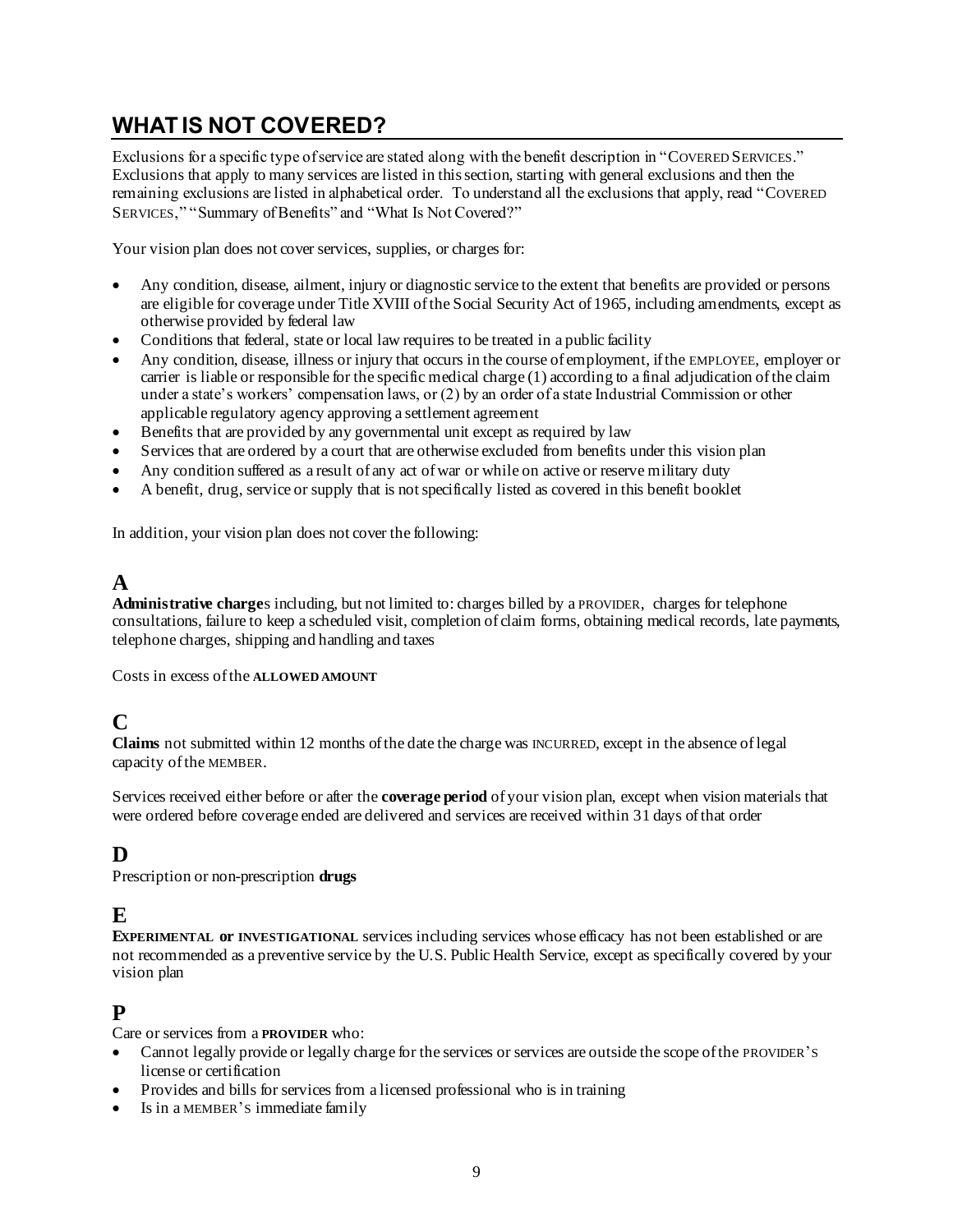# **S**

**Services or supplies** that are:

- Not performed by or upon the direction of a DOCTOR or OTHER PROVIDER
- Provided by any other group benefit plan providing for vision care
- Available to a MEMBER without charge.

# **V**

The following additional **vision** services:

- Routine eye examination services except as specifically covered by your vision plan
- Orthoptics, vision training, and low vision aids.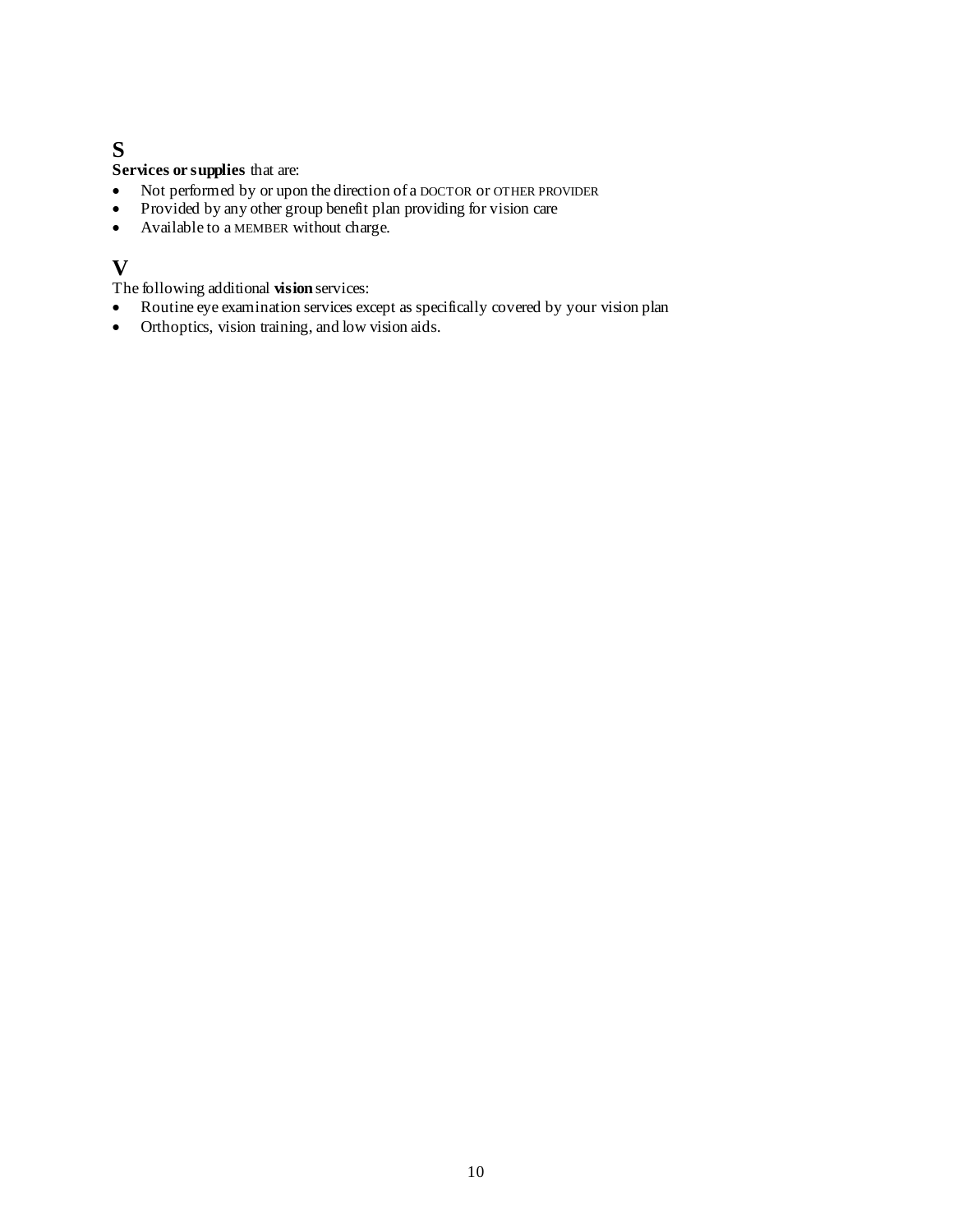# <span id="page-14-0"></span>**WHEN COVERAGE BEGINS AND ENDS**

EMPLOYEES shall be added to coverage no later than 90 days after their first day of employment. The term " EMPLOYEE" means a nonseasonal person who works full-time, 30 or more hours per week and is otherwise eligible for coverage. Your employer may allow eligibility to extend to other persons, such as retirees or part-time EMPLOYEES.

For DEPENDENTS to be covered under this vision plan you must be covered and your DEPENDENT must be one of the following:

- Your spouse under an existing marriage that is legally recognized under any state law
- Your domestic partner, if allowed by your employer's human resources policy, so long as you and your domestic partner have attested to the GROUP ADMINISTRATOR, in writing to the following:
	- 1. That you and your domestic partner are both mentally competent
	- 2. That you and your domestic partner are both at least the age of consent for marriage in the state of North Carolina
	- 3. That you and your domestic partner are not related by blood to a degree of closeness that would prohibit legal marriage in North Carolina
	- 4. That you and your domestic partner are not married to anyone else
	- 5. That you and your domestic partner are mutually responsible for the cost of basic living expenses as evidenced by joint home ownership, common investments, or some other similar evidence of financial interdependence
	- 6. That you and your domestic partner live together and intend to do so permanently
	- 7. That you do not currently have a domestic partner covered under this vision plan
	- 8. That you have not had a domestic partner covered under this vision plan at any time within the past 12 months before adding this domestic partner unless the previous domestic partnership was terminated by death.

The conditions listed in 2-8 above must remain true and correct for your domestic partner to remain an eligible DEPENDENT under the terms of this coverage.

- Your, your spouse's, or your domestic partner's (if allowed by your employer's human resources policy) DEPENDENT CHILDREN through the end ofthe month following their 26th birthday.
- A DEPENDENT CHILD who, in accordance with North Carolina law, is either intellectually or physically disabled and incapable of self-support may continue to be covered under the vision plan regardless of age if the condition exists and coverage is in effect when the child reaches the end of eligibility for DEPENDENT CHILDREN. The disability must be medically certified by the child's DOCTOR and may be verified annually by Blue Cross NC.

# <span id="page-14-1"></span>**Enrolling in this Vision Plan**

It is very important to consider when you apply for coverage and/or add DEPENDENTS. Your employer allows you to apply for coverage or make changes to your coverage during your employer's annual enrollment period, which is held once a year. You may also apply for coverage and/or add DEPENDENTS within a 60-day period following any of the qualifying life events (QLEs) listed below unless otherwise noted. A QLE event for one individual within a family qualifies as an event for the MEMBER and all family members, regardless of current enrollment. If you do not apply for coverage within 60-days of when you or your DEPENDENTS first become eligible, you will have to wait for a future annual enrollment period. Newly eligible children (newborns, adoptive children, or FOSTER CHILDREN), and children added as a result of a court or administrative order such as a Qualified Medical Child Support Order (QMCSO) are not restricted to this enrollment period.

Also see " Adding or Removing a DEPENDENT." You may also apply for coverage and/or add DEPENDENTS within a 30-day period following any of the QLEs (hereafter referred to as " triggering events") listed below unless otherwise noted. Coverage is effective no later than the first day of the first month following a completed request for enrollment. The following are considered triggering events:

- You or your DEPENDENTS become eligible for coverage under this vision plan
- You get married or obtain a DEPENDENT through birth, adoption, placement in anticipation of adoption, foster care placement of an eligible child or as a result of a court or administrative order.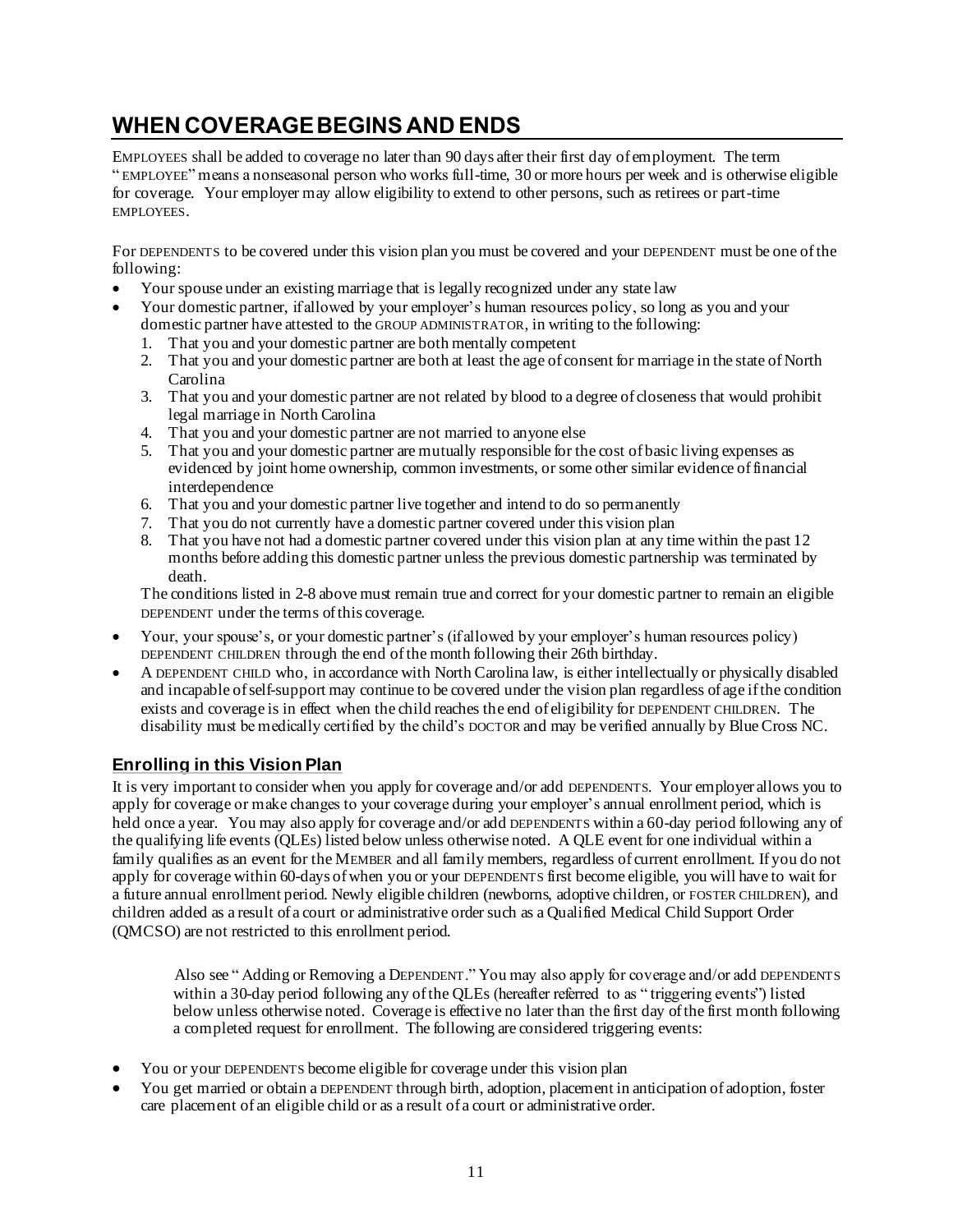- You or your DEPENDENTS lose coverage under another health benefit plan, and each of the following conditions is met:
	- you and/or your DEPENDENTS are otherwise eligible for coverage under this health benefit plan, and
	- you and/or your DEPENDENTS were covered under another health benefit plan at the time this coverage was previously offered and declined enrollment due to the other coverage, and
	- you and/or your DEPENDENTS lose coverage under another health benefit plan due to i) the exhaustion of the COBRA continuation period, or ii) the loss of eligibility for that coverage for reasons including, but not limited to, divorce, loss of DEPENDENT status, death of the EMPLOYEE, termination of employment, or reduction in the number of hours of employment, or iii) the termination of the other plan's coverage, or iv) the offered health benefit plan not providing benefits in your service area and no other health benefit plans are available, or v) the termination of EMPLOYER contributions toward the cost of the other plan's coverage, or vi) meeting or exceeding the lifetime benefit maximum, or vii) the discontinuance of the health benefit plan to similarly situated individuals
- You or your DEPENDENTS lose coverage due to eligibility under Medicaid or the Children's Health Insurance Program (CHIP) and apply for coverage under this health benefit plan within 60 days of such coverage loss
- You or your DEPENDENTS become eligible for premium assistance with respect to coverage under this health benefit plan under Medicaid or the Children's Health Insurance Program (CHIP) and apply for coverage under this health benefit plan within 60 days of eligibility.]

# <span id="page-15-0"></span>**Adding or Removing a DEPENDENT**

Do you want to add or remove a DEPENDENT? You must notify your GROUP ADMINISTRATOR and fill out any required forms.

For coverage to be effective on the [first day of the month following the] date the DEPENDENT becomes eligible, your form must be completed within 30 days after the DEPENDENT becomes eligible. However, if you are adding a newborn child, a child placed by court or administrative order, a child legally placed for adoption or a FOSTER CHILD, and adding the DEPENDENT CHILD would not change your coverage type or premiums, the change will be effective on the date the child becomes eligible (the date of birth for a newborn, the date of placement for adoption for adoptive children, or the date of placement of a FOSTER CHILD in your home), as long as your coverage was effective on that date. In these cases, notice is not required by Blue Cross NC within 30 days after the child becomes eligible, but it is important to provide notification as soon as possible.

DEPENDENTS must be removed from coverage when they are no longer eligible, such as when a child is no longer eligible due to age, or when a spouse is no longer eligible due to divorce or death.

# <span id="page-15-1"></span>**Types of Coverage**

These are the types of coverage available:

- EMPLOYEE-only coverage—This vision plan covers only you
- EMPLOYEE + spouse coverage—This vision plan covers you and your spouse (or domestic partner if allowed by your employer's human resources policy)
- EMPLOYEE +child coverage—This vision benefit plan covers you and one DEPENDENT CHILD
- EMPLOYEE + children coverage—This vision plan covers you and your DEPENDENT CHILDREN
- EMPLOYEE + family coverage—This vision plan covers you, your spouse (or domestic partner if allowed by your employer's human resources policy), and your DEPENDENT CHILDREN.

# <span id="page-15-2"></span>**Reporting Changes**

Have you moved, or changed your name or phone number? If so, contact your GROUP ADMINISTRATOR and fill out any necessary forms. It will help us give you better service if we are kept informed of these changes.

# <span id="page-15-3"></span>**Continuation Under Federal Law**

Under a federal law known as COBRA, if your employer has 20 or more employees, you and your covered DEPENDENTS can elect to continue coverage for up to 18 months by paying applicable fees to the employer in the following circumstances: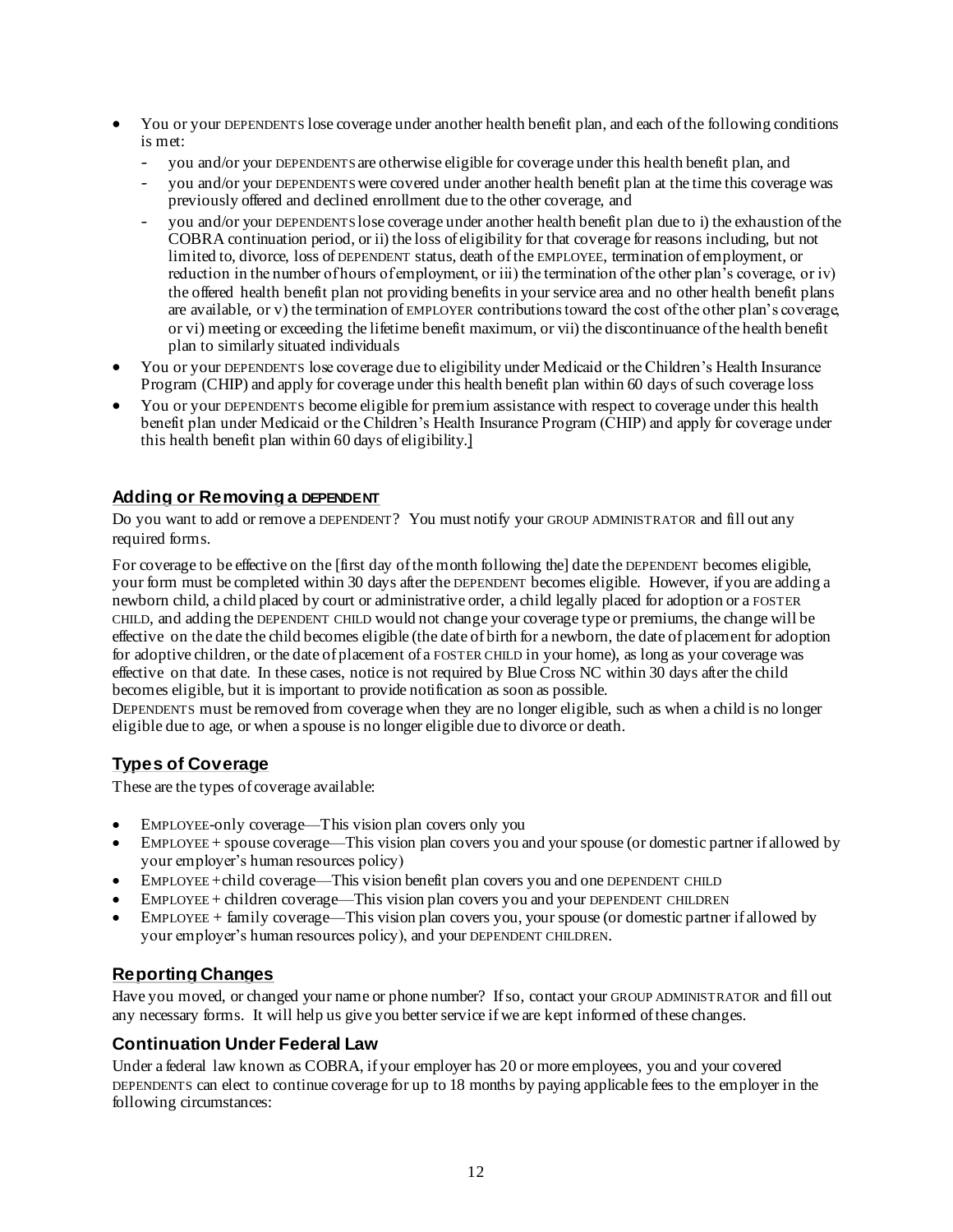- Your employment is terminated (unless the termination is the result of gross misconduct)
- Your hours worked are reduced, causing you to be ineligible for coverage.

In addition to their rights above, DEPENDENTS will be able to continue coverage for up to 36 months if their coverage is terminated due to:

- Your death
- Divorce
- Your entitlement to Medicare
- A DEPENDENT CHILD ceasing to be a DEPENDENT under the terms of this coverage.

Children born to or placed for adoption with you during the continuation coverage period are also eligible for the remainder of the continuation period.

Domestic partners and children of the domestic partner are not eligible for COBRA benefits under federal law. All references to DEPENDENTS in this section do not apply to a domestic partner or their children.

If you are a retired EMPLOYEE and your employer allows coverage to extend to retirees under this vision plan, and you, your spouse and your DEPENDENTS lose coverage resulting from a bankruptcy proceeding against your employer, you may qualify for continuation coverage under COBRA. Contact your GROUP ADMINISTRATOR for conditions and duration of continuation coverage.

In addition, you and/or your DEPENDENTS who are determined by the Social Security Administration to be disabled, may be eligible to extend their 18-month period of continuation coverage, for a total maximum of 29 months. The disability has to have started at some time before the 60th day of continuation coverage and must last at least until the end of the 18-month period of continuation coverage. Notice must be provided to the GROUP ADMINISTRATOR within 60 days of the determination of disability by the Social Security Administration and prior to the end of the original 18-month period of continuation coverage. In addition, notice must be provided to the GROUP ADMINISTRATOR within 30 days after the later of the date of determination that the individual is no longer disabled or the date of the initial notification of this notice requirement.

You or your DEPENDENTS must notify the GROUP ADMINISTRATOR within 60 days of the following QLEs:

- **Divorce**
- Ineligibility of a DEPENDENT CHILD.

You and/or your DEPENDENTS will be offered continuation coverage within 14 days of the date that the COBRA administrator is notified of one of these events resulting in the termination of your coverage. Eligible persons have 60 days to elect or reject continuation coverage. Following election, applicable fees must be paid to the COBRA administrator within 45 days.

Continuation coverage will end at the completion of the applicable continuation period or earlier if:

- Your employer ceases to provide a vision benefit plan to employees
- The continuing person fails to pay the monthly fee on time
- The continuing person obtains coverage under another group plan
- The continuing person becomes entitled to Medicare after the election of continuation coverage.

If you are covered by this vision plan and called to the uniformed services, as defined in the Uniformed Services Employment and Reemployment Rights Act (USERRA), consult your GROUP ADMINISTRATOR. Your GROUP ADMINISTRATOR will advise you about the continuation of coverage and reinstatement of coverage under this vision plan as required under USERRA.

If you have any questions about your COBRA rights or continuation of coverage, please contact your GROUP ADMINISTRATOR.

# <span id="page-16-0"></span>**Termination of MEMBER Coverage**

A MEMBER'S termination shall be effective at 11:59 p.m. on the date that eligibility ends. **A MEMBER'S coverage will be terminated immediately by Blue Cross NCfor the following reasons:**

- Fraud or intentional misrepresentation of a material fact by a MEMBER.
- A MEMBER has been convicted of (or a restraining order has been issued for) communicating threats of harm to Blue Cross NC personnel or property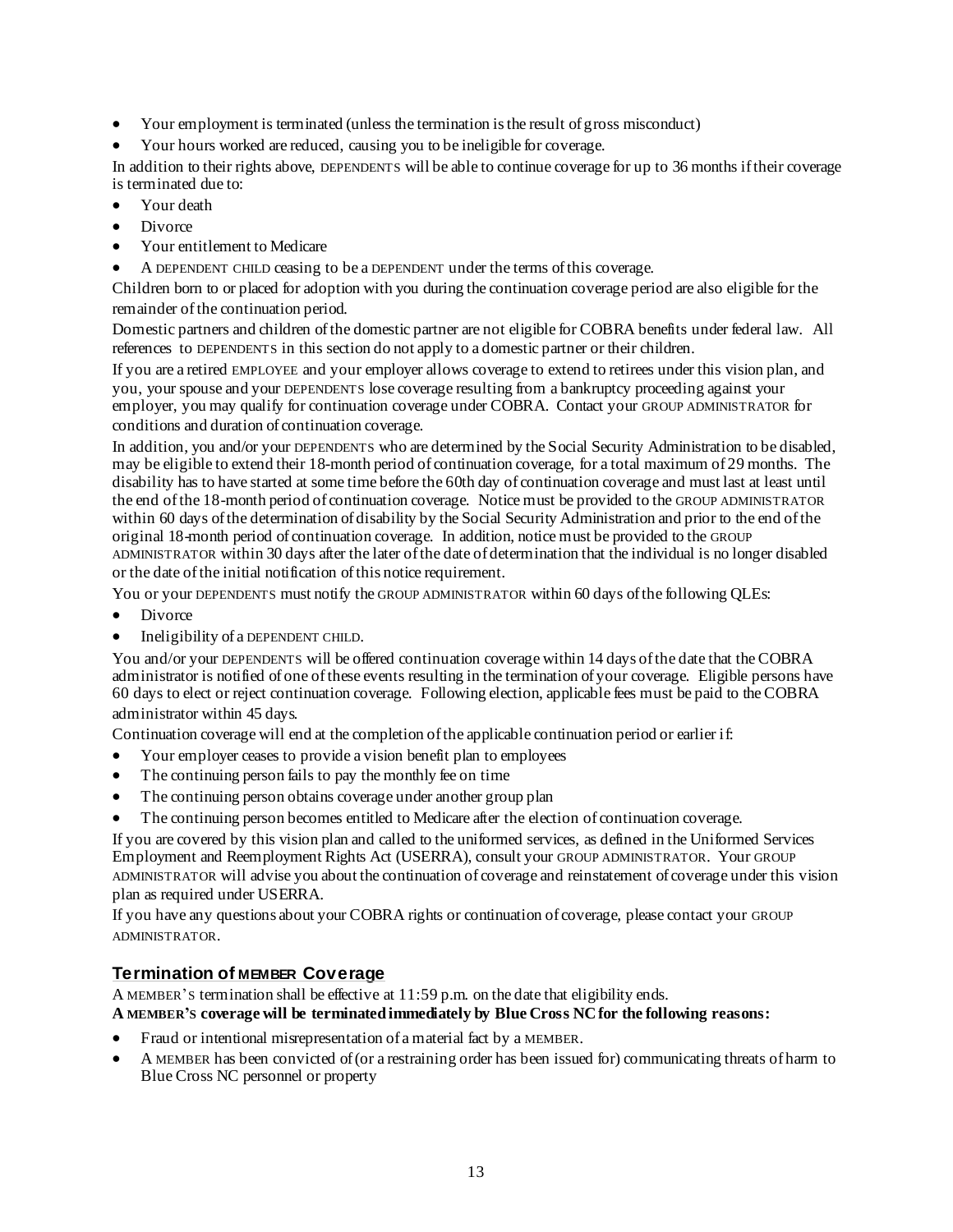• A MEMBER permits the use of his or her or any other MEMBER'S IDCARD by any other person not enrolled under this vision plan, or uses another person's IDCARD.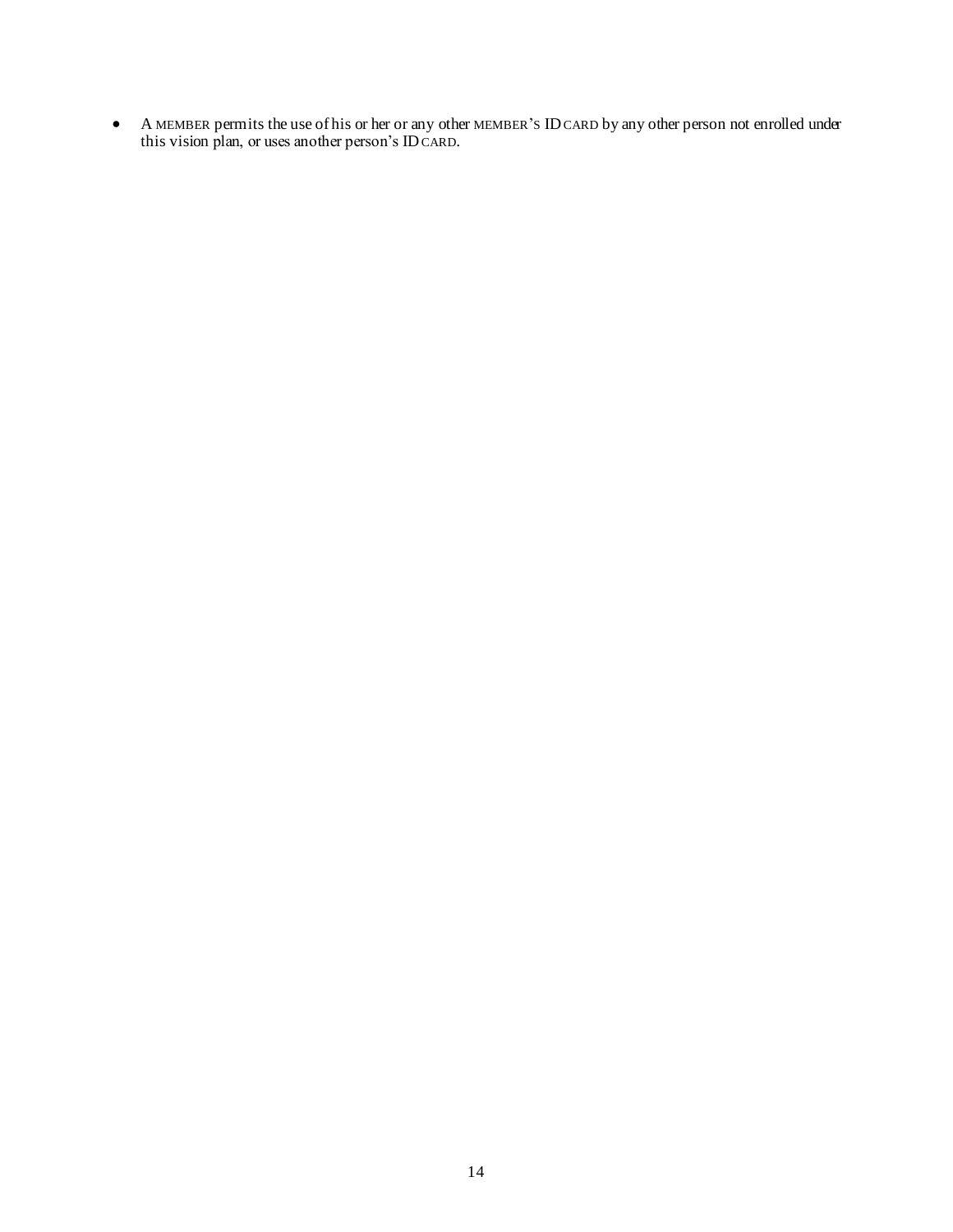# <span id="page-18-0"></span>**NEED TO APPEAL OUR DECISION?**

Blue Cross NC offers a voluntary appeals process for our MEMBERS. An appeal is another review of your case. If you want to appeal a claims denial or have a GRIEVANCE, you can request that Blue Cross NC review the decision or GRIEVANCE. The process may be requested by the MEMBER or an authorized representative acting on the MEMBER'S behalf with the MEMBER'S written consent. In the event you name an authorized representative, "you" under this section means "you or your authorized representative." Your representative will also receive all notices and benefit determinations from the appeal. You may also ask for, at no charge, reasonable access to, and copies of, all documents, records and other information relevant to your claim for benefits. Appeals have been delegated to a third party vendor. Please see below for this contact information. References to Blue Cross NC throughout this section refer to Blue Cross NC or the designee.

# <span id="page-18-1"></span>**The Appeals Process**

Within this process, there are set time frames for filing an appeal and for letting you or your PROVIDER know of the decision. For appeals about a claims denial, the review must be requested in writing, within 180 days of the claim denial (the date listed on your Explanation of Benefits).

Any request for review should include:

- Subscriber's ID number
- Subscriber's name
- Patient's name
- The applicable claim number or a copy of the Explanation of Benefits
- The nature of the appeal
- Any other information that may be helpful for the review.

To request a form to submit a request for review, visit the website at **www.Blue2020nc.com** or call Customer Service at the number listed in "Who to Contact?"

Blue Cross NC delegates responsibility for appeals to EyeMed Vision Care, L.L.C.. EyeMed Vision Care, L.L.C. is an independent company, separate from Blue Cross NC. All information related to a request for a review through the appeals process should be sent to:

EyeMed Vision Care, L.L.C. Attn: Quality Assurance Dept. 4000 Luxottica Place Mason, OH 45040

Blue Cross NC asks that you send all of the written material you feel is necessary to make a decision. EyeMed Vision Care, L.L.C., on behalf of Blue Cross NC, will use the material provided in the request for review, along with other available information, to reach a decision. You will be notified in writing of the decision, within a reasonable time but no later than 30 days from the date the request was received. You may then request all information that was relevant to the review.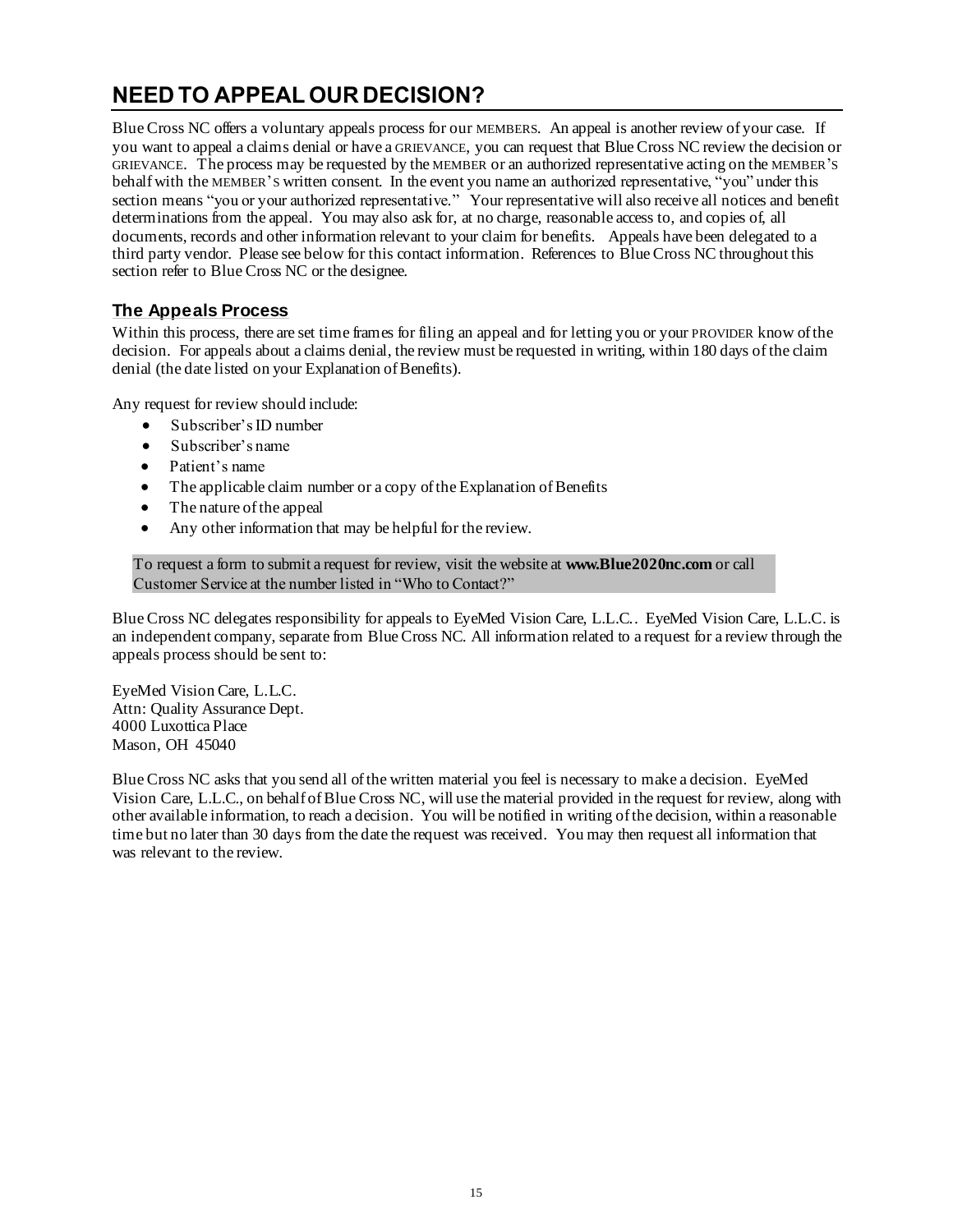# <span id="page-19-0"></span>**ADDITIONAL TERMS OF YOUR COVERAGE**

# <span id="page-19-1"></span>**Benefits to Which MEMBERS Are Entitled**

The only legally binding benefits are described in this benefit booklet, which is part of the GROUP CONTRACT between Blue Cross NC and your employer. The terms of your coverage cannot be changed or waived unless Blue Cross NC agrees in writing to the change.

If a MEMBER resides with a custodial parent or legal guardian who is not the SUBSCRIBER, Blue Cross NC will, at its option, make payment to either the PROVIDER of the services or to the custodial parent or legal guardian for services provided to the MEMBER. If the SUBSCRIBER or custodial parent or legal guardian receives payment, it is his or her responsibility to pay the PROVIDER.

Benefits for COVERED SERVICES specified in this vision plan will be provided only for services and for supplies that are performed or provided by a PROVIDER as specified in this vision plan. Blue Cross NC establishes coverage determination guidelines that specify how services and supplies must be billed in order for payment to be made under this vision plan.

Any amounts paid by Blue Cross NC for noncovered services or that are in excess of the benefit provided under your BLUE 20/20 coverage may be recovered by Blue Cross NC. Blue Cross NC may recover the amounts by deducting from a MEMBER'S future claims payments. This can result in a reduction or elimination of future claims payments. In addition, under certain circumstances, if Blue Cross NC pays the PROVIDER amounts that are your responsibility, such as copayments, Blue Cross NC may collect such amounts directly from you.

Blue Cross NC will recover amounts we have paid for work-related accidents, injuries, or illnesses covered under state workers' compensation laws upon final adjudication of the claim or an order of the applicable state agency approving a settlement agreement. It is the legal obligation of the MEMBER, the employer or the workers' compensation insurer (whoever is responsible for payment of the medical expenses) to notify Blue Cross NC in writing that there has been a final adjudication or settlement.

PROVIDERS are independent contractors, and they are solely responsible for injuries and damages to MEMBERS resulting from misconduct or negligence.

# <span id="page-19-2"></span>**Blue Cross NC's Disclosure of Protected Health Information (PHI)**

At Blue Cross NC, we take your privacy seriously. We handle all PHI as required by state and federal laws and regulations and accreditation standards. We have developed a privacy notice that explains our procedures. To obtain a copy of that privacy notice, please visit our website at [**www.Blue2020nc.com]**.

# <span id="page-19-3"></span>**Administrative Discretion**

Blue Cross NC has the authority to use its discretion to make reasonable determinations in the administration of coverage. These determinations will be final. Such determinations include decisions concerning eligibility for benefits, coverage of services, care, treatment, or supplies, and reasonableness of charges. Blue Cross NC medical policies are guides considered by Blue Cross NC when making coverage determinations.

### <span id="page-19-4"></span>**PROVIDER Reimbursement**

Blue Cross NC has contracts with certain PROVIDERS of vision services for the provision of, and payment for, vision services provided to all MEMBERS entitled to benefits. Blue Cross NC's payment to PROVIDERS may be based on an amount other than the billed charges, including without limitation, agreed upon schedule of fees, or other methodology as agreed upon by Blue Cross NC and the PROVIDER. The MEMBER is not entitled to receive any portion of the payments made under the terms of contracts with PROVIDERS.

### <span id="page-19-5"></span>**Notice of Claim**

Blue Cross NC will not be liable for payment of benefits unless proper notice is furnished to Blue Cross NC that COVERED SERVICES have been provided to a MEMBER. If the MEMBER files the claim, written notice must be given to Blue Cross NC within 12 months after the MEMBER incurs the COVERED SERVICE, except in the absence of legal capacity of the MEMBER. The notice must be on an approved claim form and include the data necessary for Blue Cross NC to determine benefits.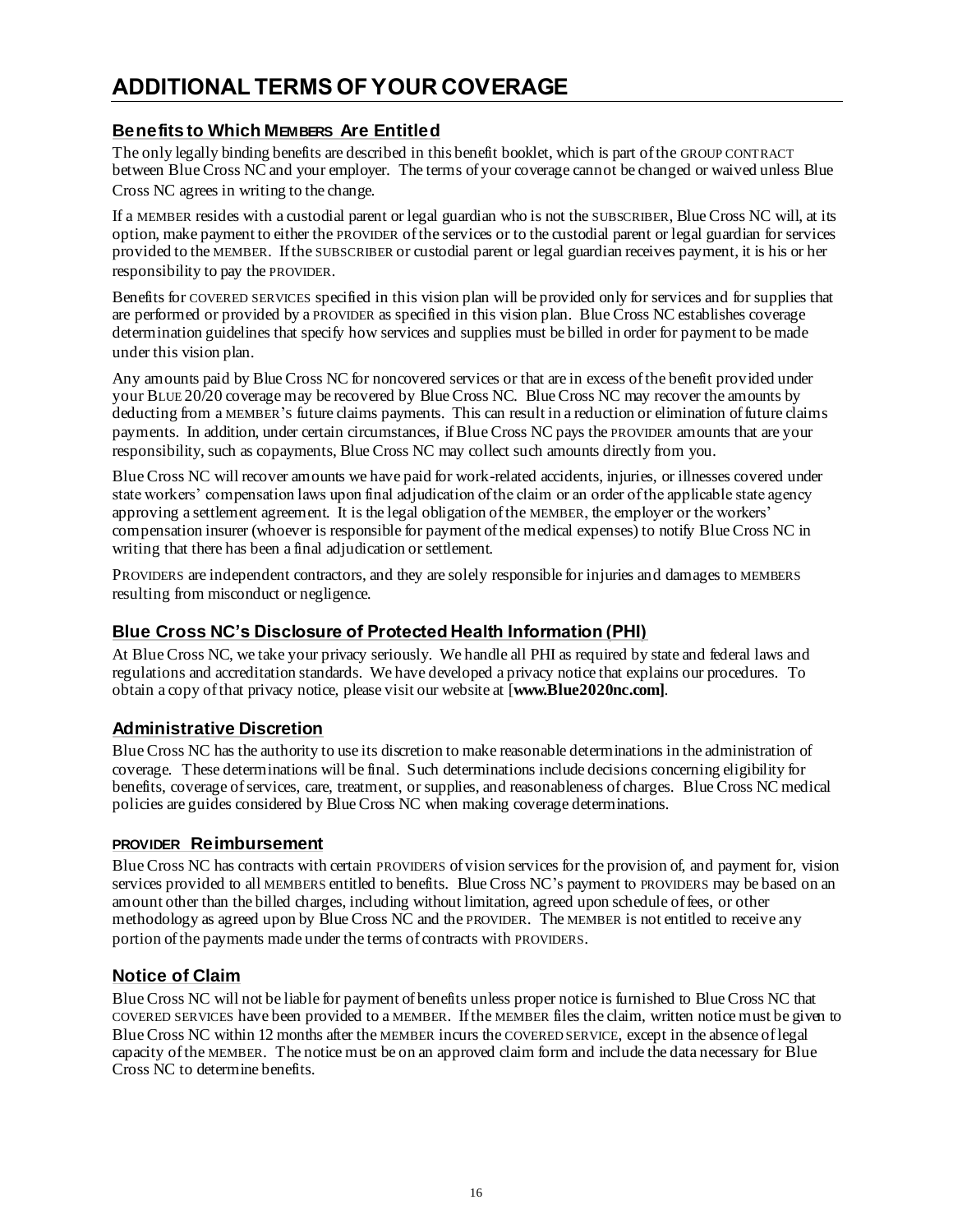### <span id="page-20-0"></span>**Limitation of Actions**

If this vision plan is not subject to ERISA, no legal action may be taken to recover benefits until you have exhausted all administrative remedies, including following the appeals process. Please see " Need to Appeal Our Decision?" for details regarding the appeals process.

No legal action may be taken later than three years from the date services are INCURRED.

If this vision plan is subject to ERISA, you must exhaust only the first level appeal process before bringing any legal action to recover benefits. **No legal action to recover benefits may be brought later than one year from the date your claim for benefits is denied at the end of the appeals process. If you choose to pursue a second level appeal, the one-year period for bringing a legal action will begin to run once the final second-level decision has been issued.**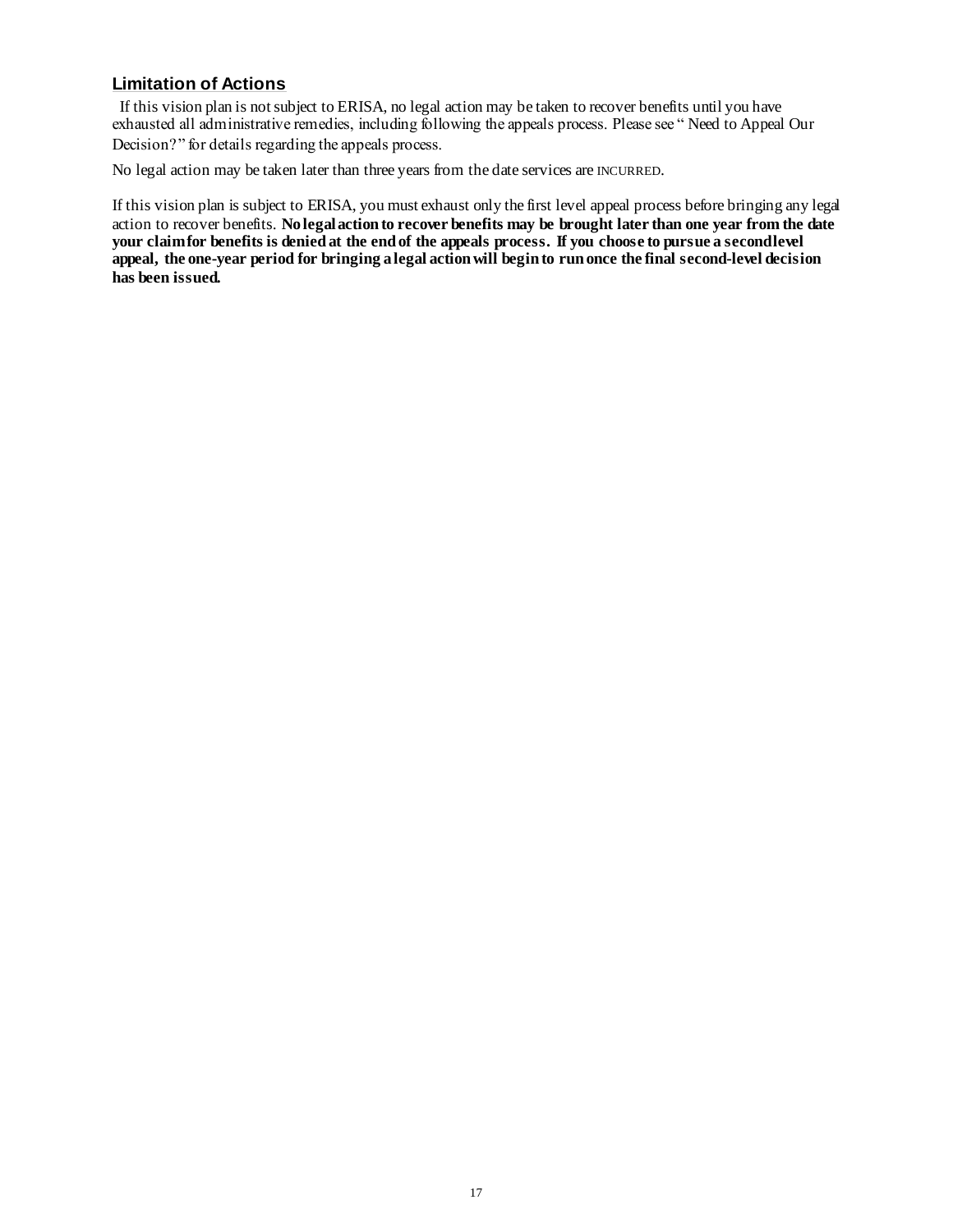# <span id="page-21-0"></span>**GLOSSARY**

### **ALLOWED AMOUNT**

The maximum amount that Blue Cross NC determines is reasonable for COVERED SERVICES provided to a MEMBER. The allowed amount will be the lesser of the provider's billed charge or a charge established by Blue Cross NC using a methodology that is applied to comparable PROVIDERS for similar services under a similar vision benefit plan. Some procedures charged separately by the PROVIDER may be combined into one procedure for reimbursement purposes.

### **BENEFIT PERIOD**

The period of time during which charges for COVERED SERVICES provided to a MEMBER must be INCURRED in order to be eligible for payment by Blue Cross NC. A charge shall be considered INCURRED on the date the service or supply was provided to a MEMBER.

### **COVERED SERVICE(S)**

A service, drug, supply or equipment specified in this benefit booklet for which MEMBERS are entitled to benefits in accordance with the terms and conditions of this vision plan.

### **DEPENDENT**

A MEMBER other than the SUBSCRIBER as specified in "When Coverage Begins and Ends."

### **DEPENDENT CHILD(REN)**

A child, until the end of the month of their  $26<sup>th</sup>$  birthday, who is either:

- a) the SUBSCRIBER'S biological child, stepchild, legally adopted child (or child placed with the SUBSCRIBER and/or spouse (or domestic partner if allowed by the employer's human resources policy) for adoption), FOSTER CHILD, or
- b) a child for whom legal guardianship has been awarded to SUBSCRIBER and/or spouse (or domestic partner if allowed by the employer's human resources policy), or
- c) a child for whom the SUBSCRIBER and/or spouse (or domestic partner if allowed by the employer's human resources policy) has been required by a court or administrative order to provide coverage. The spouse or children of a dependent child are not considered DEPENDENTS.

### **DOCTOR**

Includes the following: a doctor of medicine, a doctor of osteopathy licensed to practice medicine by the Board of Medical Examiners in the state of practice, or a doctor of optometry. All of the above must be duly licensed to practice by the state in which any service covered by the contract is performed, regularly charge and collect fees as a personal right, subject to any licensure or regulatory limitation as to location, manner or scope of practice. All services performed must be within the scope of license or certification to be eligible for reimbursement.

### **EFFECTIVE DATE**

The date on which coverage for a MEMBER begins, according to "When Coverage Begins and Ends."

### **EMPLOYEE**

The person who is eligible for coverage under this vision plan due to employment with the employer and who is enrolled for coverage.

### **FOSTER CHILDREN**

Children under age 18 i) for whom a guardian has been appointed by a clerk of superior court of any county in North Carolina or ii) whose primary or sole custody has been assigned by a court or administrative order with proper jurisdiction and who are residing with a person appointed as guardian or custodian for so long as the guardian or custodian has assumed the legal obligation for total or partial support of the children with the intent that the children reside with the guardian or custodian on more than a temporary or short-term basis.

### **GRIEVANCE**

Grievances include dissatisfaction with our decisions, policies or actions related to the availability, delivery or quality of health care services, or with the contractual relationship between the MEMBER and Blue Cross NC.

### **GROUP ADMINISTRATOR**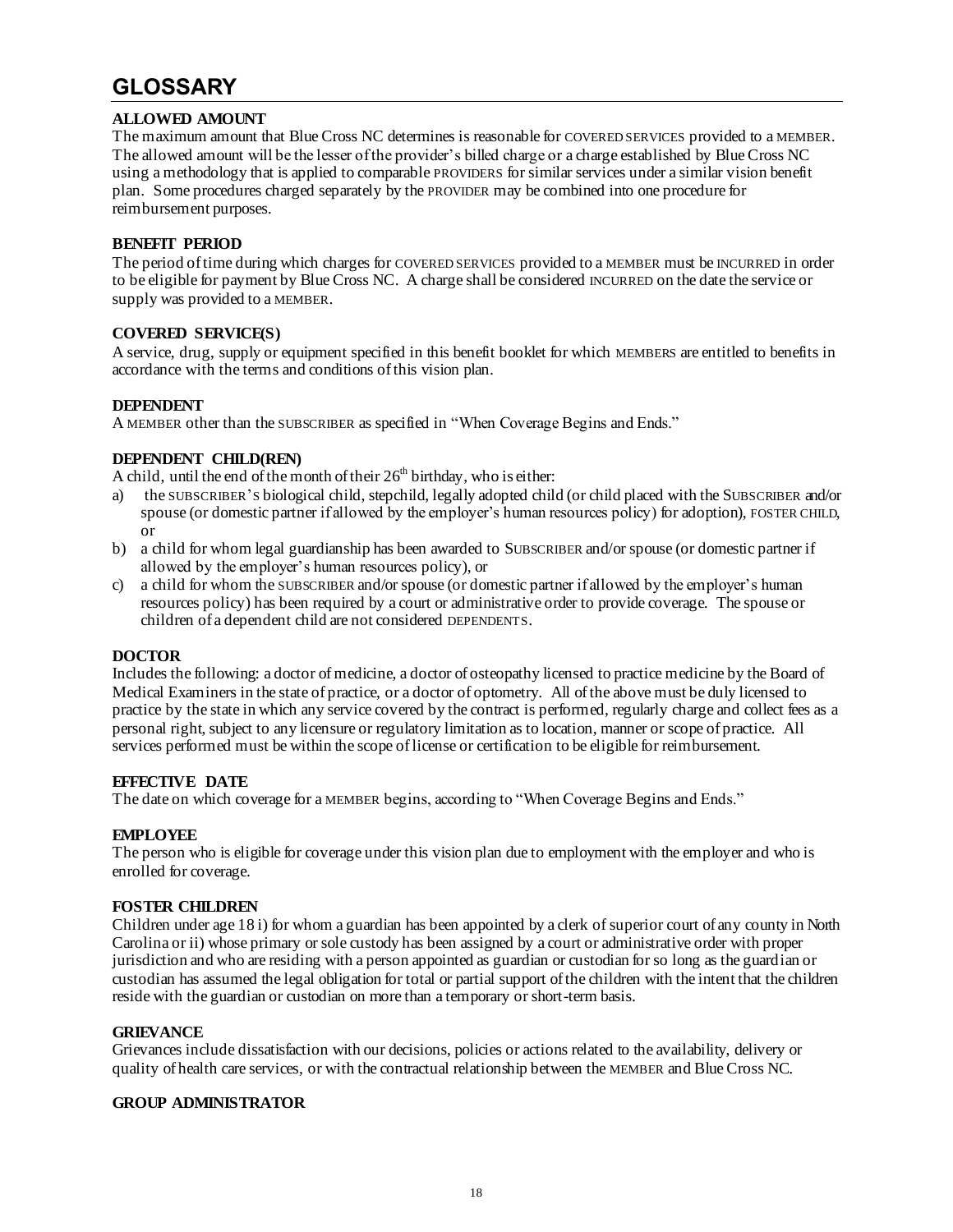A representative of the employer designated to assist with MEMBER enrollment and provide information to SUBSCRIBERS and MEMBERS concerning the vision plan.

#### **GROUP CONTRACT**

The agreement between Blue Cross NC and the employer. It includes the master group contract, the benefit booklet(s) and any exhibits or endorsements, the group enrollment application and medical questionnaire when applicable.

#### **IDENTIFICATION CARD (ID CARD)**

The card issued to our MEMBERS upon enrollment which provides group/MEMBER identification numbers, names of the MEMBERS, and key benefit information, phone numbers and addresses.

#### **INCURRED**

The date on which a MEMBER receives the service, drug, equipment or supply for which a charge is made.

#### **IN-NETWORK**

Designated as participating in the BLUE 20/20 network. Blue Cross NC's payment for in-network COVERED SERVICES is described in this benefit booklet as in-network benefits or in-network benefit levels.

#### **IN-NETWORK PROVIDER**

A DOCTOR, PROVIDER, or OTHER PROFESSIONAL PROVIDER of vision services and supplies that has been designated as a BLUE 20/20 PROVIDER by Blue Cross NC.

#### **INVESTIGATIONAL (EXPERIMENTAL)**

The use of a service or supply including, but not limited to, treatment, procedure, facility, equipment, drug, or device that Blue Cross NC does not recognize as standard medical care of the condition, disease, illness, or injury being treated. The following criteria are the basis for Blue Cross NC's determination that a service or supply is investigational:

- a) Services or supplies requiring federal or other governmental body approval, such as drugs and devices that do not have unrestricted market approval from the U.S. Food and Drug Administration (FDA) or final approval from any other governmental regulatory body for use in treatment of a specified condition. Any approval that is granted as an interim step in the regulatory process is not a substitute for final or unrestricted market approval.
- b) There is insufficient or inconclusive scientific evidence in peer-reviewed medical literature to permit Blue Cross NC's evaluation of the therapeutic value of the service or supply
- c) There is inconclusive evidence that the service or supply has a beneficial effect on health outcomes
- d) The service or supply under consideration is not as beneficial as any established alternatives
- e) There is insufficient information or inconclusive scientific evidence that, when utilized in a non-investigational setting, the service or supply has a beneficial effect on health outcomes and is as beneficial as any established alternatives.

If a service or supply meets one or more of the criteria, it is deemed investigational. Determinations are made solely by Blue Cross NC after independent review of scientific data. Opinions of experts in a particular field and/or opinions and assessments of nationally recognized review organizations may also be considered by Blue Cross NC but are not determinative or conclusive.

#### **MEMBER**

A SUBSCRIBER or DEPENDENT, who is currently enrolled in this vision plan and for whom premium is paid.

### **OTHER PROFESSIONAL PROVIDER**

A person or entity other than a DOCTOR who is accredited and licensed or certified in the state where located to provide COVERED SERVICES and which is acceptable to Blue Cross NC. All services performed must be within the scope of license or certification to be eligible for reimbursement.

#### **OUT-OF-NETWORK**

Not designated as participating in the BLUE 20/20 network, and not certified in advance by Blue Cross NC to be considered as IN-NETWORK. Our payment for out-of-network COVERED SERVICES is described in this benefit booklet as out-of-network benefits or out-of-network benefit levels.

### **OUT-OF-NETWORK PROVIDER**

A PROVIDER that has not been designated as a BLUE 20/20 PROVIDER by Blue Cross NC.